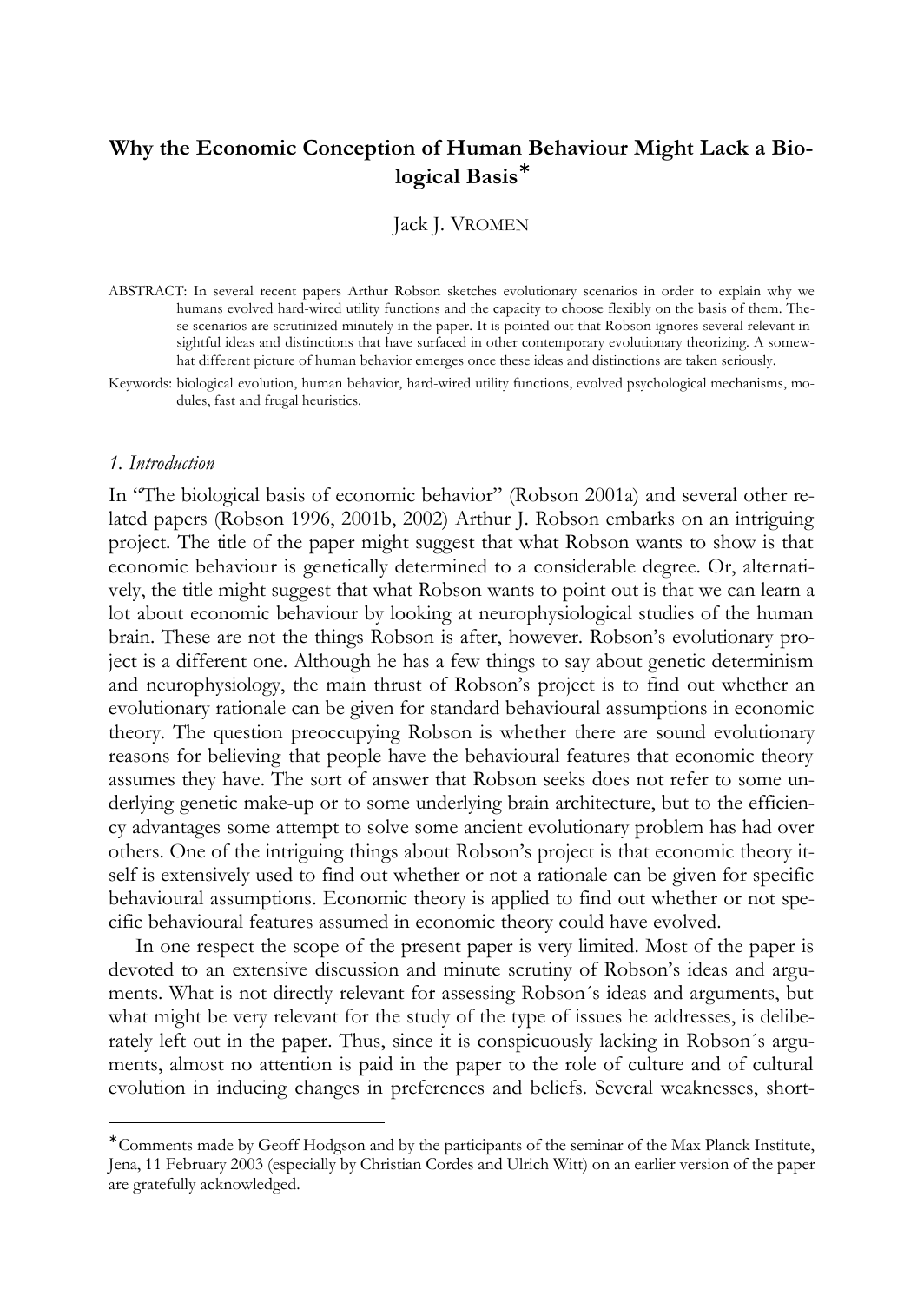comings and flaws in Robson´s ideas and arguments will be identified. The purpose of the paper is not to point out that Robson got it all wrong, however.1 Its purpose is rather to show the relevance of other current evolutionary theorising for the type of project Robson embarks on. Robson mostly ignores, to his own peril, what other evolutionary theorists have to say about the topics he is writing about. Robson's writings are used here as a peg to hang on a more elaborate discussion of the evolutionary origins of human behaviour. A detailed discussion of Robson's work gives me the opportunity to illustrate the significance of several insights and distinctions made in current evolutionary theory.

The discussion of Robson's work will be structured as follows. First some further remarks are made about the specific sort of evolutionary project Robson embarks on. Robson's evolutionary project briefly is positioned among other evolutionary projects in economics. Next some distinctions are introduced that are useful to disentangle different aspects of the evolutionary scenarios that Robson sketches. The *evolutionary problem* allegedly to be solved is distinguished from the *evolutionary process* that it supposedly sets in motion (allegedly leading to certain solutions). Important elements in the evolutionary process are *alternatives* and *capacities*. What are the alternatives available at the start of the evolutionary process and what capacities (cognitive capacities, in particular) do they have? If we know the evolutionary problem and the alternatives and capabilities in the ensuing evolutionary process, we still do not know what outcomes will come about. What is still missing in the scenario are the *selection criteria*. In Sober's (1984) felicitous phrase, what is selected for? It will turn out that all these aspects – evolutionary problems, alternatives, capacities and selection criteria – are treated by Robson in a dubious if not misguided way. Robson does not make any attempt to enhance the credibility of his own identification and discussion of these aspects. He does not take the trouble to gather empirical evidence that could support his scenarios. And he does not seriously connect with other relevant evolutionary theorising either. Worse, it will be pointed out that most of his arguments are sloppy and some of them are even downright flawed.

## *2. Some peculiarities of Robson's evolutionary project*

Robson's work on the 'biological basis' of human economic behaviour is quite unlike other attempts to relate evolutionary theory to economic theory. One such attempt has led to various developments in *evolutionary game theory* (Maynard Smith 1982, Weibull 1995, Vega-Redondo 1996, Samuelson 1998, Young 1998). Evolutionary game theory deals with problems of social interaction in strategic situations. By contrast, Robson concentrates on decision-theoretic problems that are ancestors were allegedly faced with, such as finding nutritious food. Furthermore, while evolutionary game theory analyses ongoing evolutionary processes and their outcomes, Robson discusses evolutionary processes that took place long ago but that still left their traces in the cu-

<sup>1</sup> Indeed, it is even possible that Robson has got it all right. That is to say, at the end of the day Robson's conclusions may all turn out to be vindicated (although I am pretty sure that his arguments for them will be found lacking).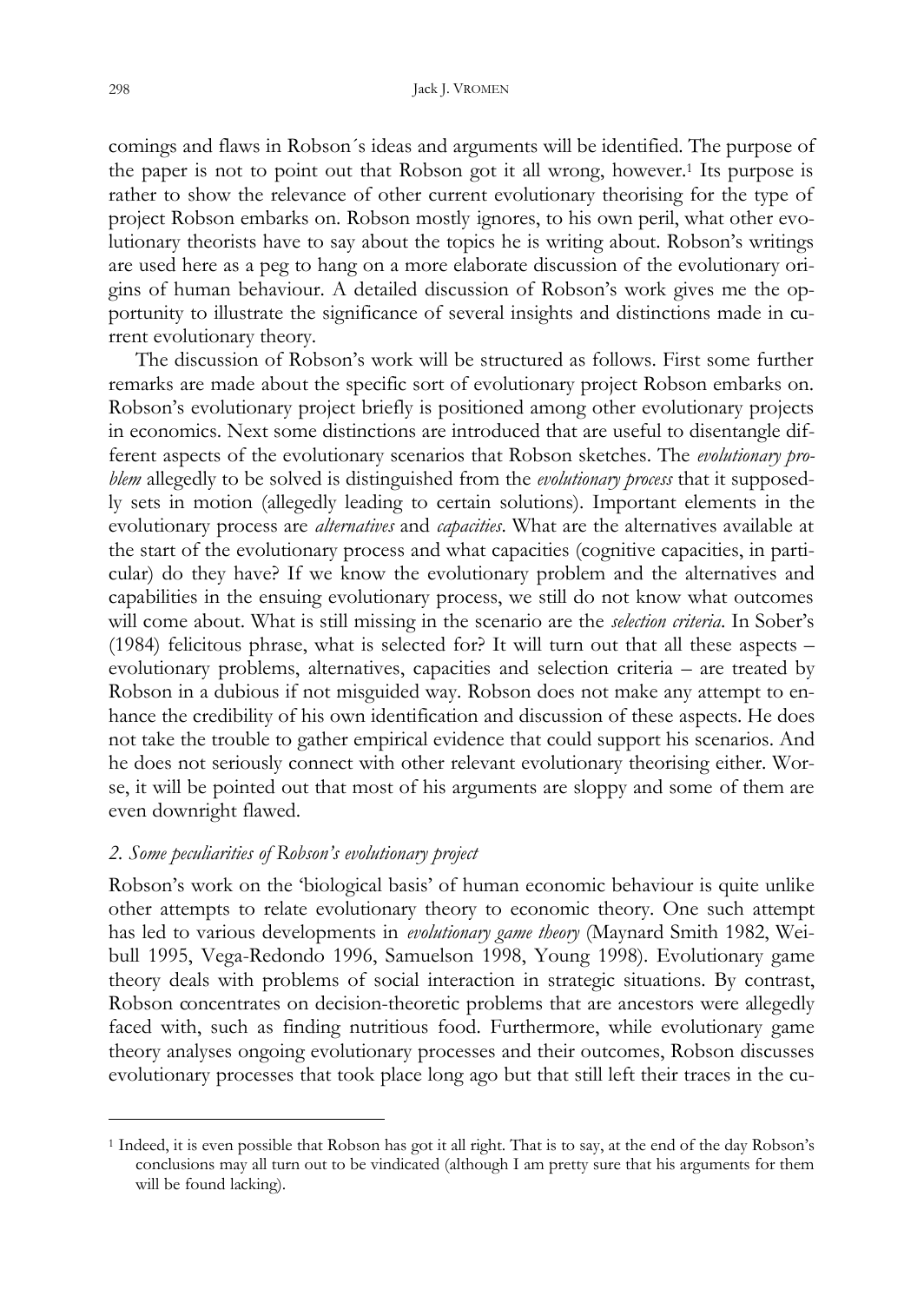rrent internal decision-making machinery of humans. Moreover, evolutionary game theory deliberately replaces the standard behavioural assumptions of perfect rationality and common knowledge by non-standard ones, such as bounded rationality and non-Bayesian types of learning.2 In contrast, Robson examines whether an evolutionary rationale can be given for economic theory's standard behavioural assumptions. It seems Robson wants to retain as much as possible in standard economic theory.<sup>3</sup>

Another attempt to relate evolutionary theory to economic theory has resulted in Nelson and Winter-type *evolutionary economics* (Nelson and Winter 1982, 2002; but see also Dosi *et al.* 1988, Hodgson 1999, Metcalfe 1998, Loasby 1999, Witt 2003). This type of evolutionary economics is even more unlike Robson's evolutionary project than evolutionary game theory, if only for the reason that evolutionary economists want to break more radically with standard economic theory than evolutionary game theorists. Evolutionary economists not only eschew standard economic theory's behavioural assumptions, they also want to evade equilibrium analysis. What is more, they also have a research agenda that is different from that of standard economic theory.

This does not mean that Robson's evolutionary project is unprecedented in economics. As Robson himself indicates (Robson 2001b, p. 900), what perhaps come closest to his own evolutionary project are studies such as Becker (1976) and Hirshleifer (1977). Like Robson, Becker and Hirshleifer turn to evolutionary theory to help us understand better what preferences we have and why we have the preferences that we have (instead of others). More recently, Werner Güth and other proponents of the socalled 'Indirect Evolutionary Approach' launched a similar project (Güth and Yaari 1991, Güth and Kliemt 1998). They too believe that the evolutionary past of our species provides the key to an informed and non-arbitrary identification of our preferences. What is more, their project resembles that of Robson in that they, like Robson and unlike many evolutionary game theorists, hold that next to our fixed basic preferences we also avail of an evolved capacity to act flexibly and rationally upon them.

What also warrants some attention, however, is that Becker, Hirshleifer and proponents of the Indirect Evolutionary Approach do not believe that our evolutionary past can shed light on our preferences about alternative packages of consumption goods. Our evolutionary past, they believe, can shed light only on our *basic* preferences (or on our 'commodities', as Stigler and Becker 1977 called them). They believe that looking at our evolutionary past may be helpful, for example, for finding out to what extent we are genuinely inclined to act altruistically (see als Frank 1988 and Field 2001). By contrast, Robson seems to have the kind of preferences in mind that economists usually speak of. He defines preferences over consumption bundles. Robson apparently believes that looking at our biological evolutionary past helps us in identifying our current preferences over consumption bundles.

<sup>2</sup> For a more elaborate discussion of differences between standard economic theory on the one hand, and evolutionary game theory and evolutionary economics on the other - with a focus on ontological presuppositions - see Vromen (2001b).

<sup>3</sup> See, for example, "Biological evolution seems the best hope for justifying the usual view in economics that an individual's preferences are immutable" (Robson 2001b, p. 900).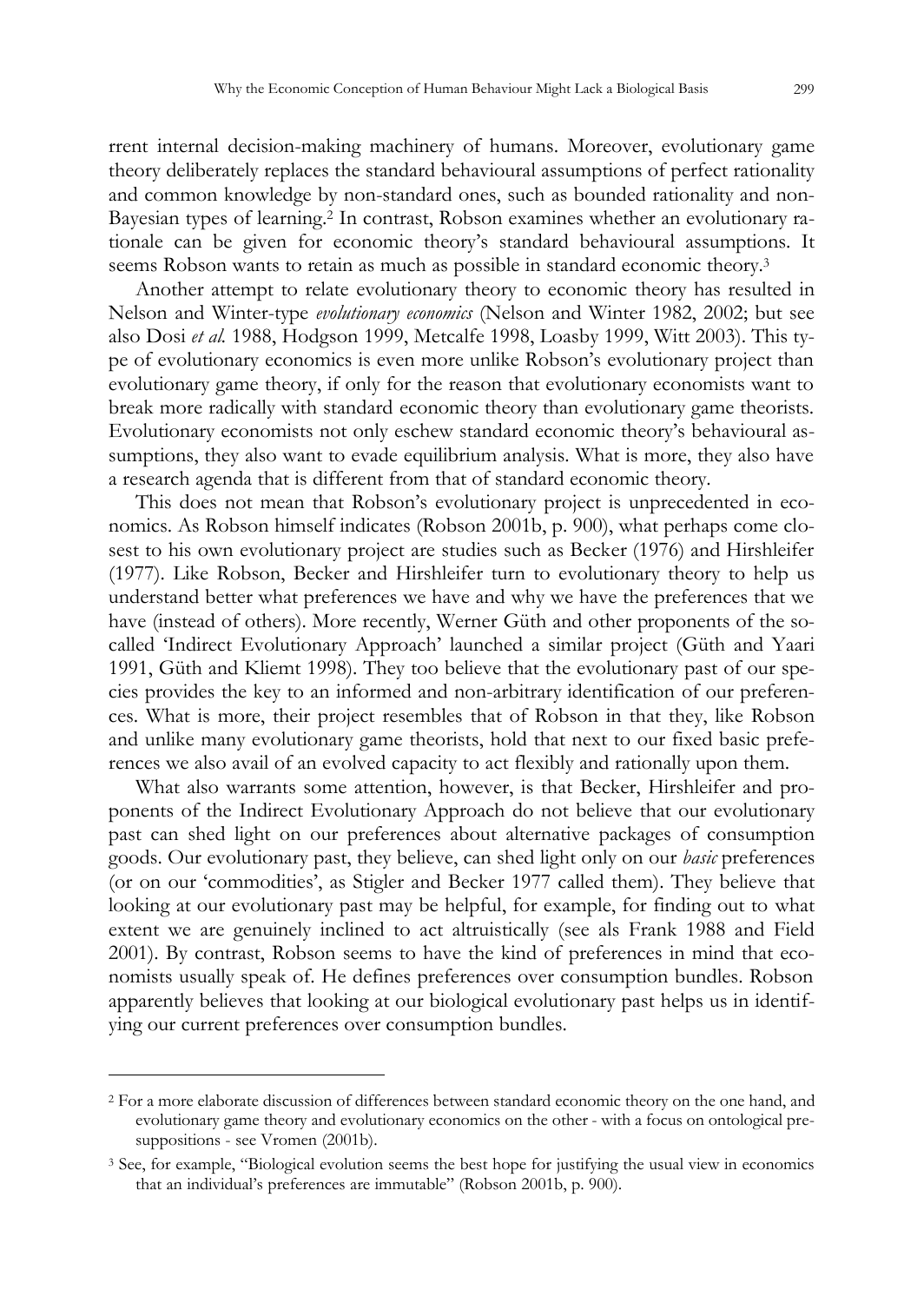The picture that gradually emerges here may be one of Robson trying to justify everything in economic theory that can be justified on the basis of evolutionary theory. But this picture is a bit lop-sided. Robson is prepared to reject standard assumptions in economic theory if these are clearly contradicted by evolutionary theory. Robson argues for example that contrary to the standard assumption that preferences of different individuals are independent, evolutionary theory strongly suggests that at least sometimes preferences are interdependent (such as is the case when individuals are concerned about their status). He also argues that in random environments nonexpected utility is likely to have evolved (Robson 1996).

What Robson seems to take for granted, however, is the correctness of what henceforth will be called *economic theory's basic analytical framework*. Economic theory's basic analytical framework identifies three key characteristics of human beings as determinants of their behaviour: preferences, beliefs and rationality (Robson 2002, p. 89). 'Rational behaviour' is understood here not in a formal sense as observable behaviour meeting certain consistency requirements (as it is done in revealed preference theory, for example),4 but in a substantive sense as behaviour that is deliberately directed by the agents in question at attaining certain ends. Rationality, in other words, stands here for ´Weberian´ means-ends, or ´Humean´ instrumental rationality. The only thing that is really fixed in human behaviour, Robson argues, are our preferences. They are fixed because evolutionary processes in a distant past have endowed us with these. For the remainder human behaviour is flexible: "… Nature may have encoded consumption outcomes in the brain as varying intensities of pleasure, but allowed beliefs to be shaped by local information, and left ultimate decisions to be made flexibly and rationally by the individual" (Robson 2002, p. 91). Our beliefs can and do adjust to prevailing local conditions and so can and does our behaviour.

Thus Robson believes that evolutionary theory can and should alter the *specific* assumptions that economists make about preferences, beliefs and rationality. But Robson does not believe that evolutionary theory undermines the *general* outlines of how economists conceive of individual decision-making. Preferences may have somewhat different properties as economists normally hold, beliefs may be updated in a lessthan-fully-rational (non-Bayesian) way and rationality may be less than perfect, Robson argues, but evolutionary theory does not call into doubt that individual agents act flexibly and (approximately) rationally upon their preferences and beliefs. Robson seems to be convinced that the typical economic conception of individual decisionmaking as individuals acting rationally upon their preferences and beliefs is not jeopardised by the recognition that we humans are evolved creatures.<sup>5</sup>

#### *3. Using economic theory to find out what can be retained of economic theory*

When looking more closely into how Robson wants to flesh out the implications of us being evolved creatures, one is immediately struck by the fact that he deploys standard

<sup>4</sup> Note that 'rational behaviour' in this formal sense can be fully genetically or memetically determined, as Binmore (1994) emphasises. See the last section for a further discussion of this.

<sup>5</sup> At the end of the paper I will return to this.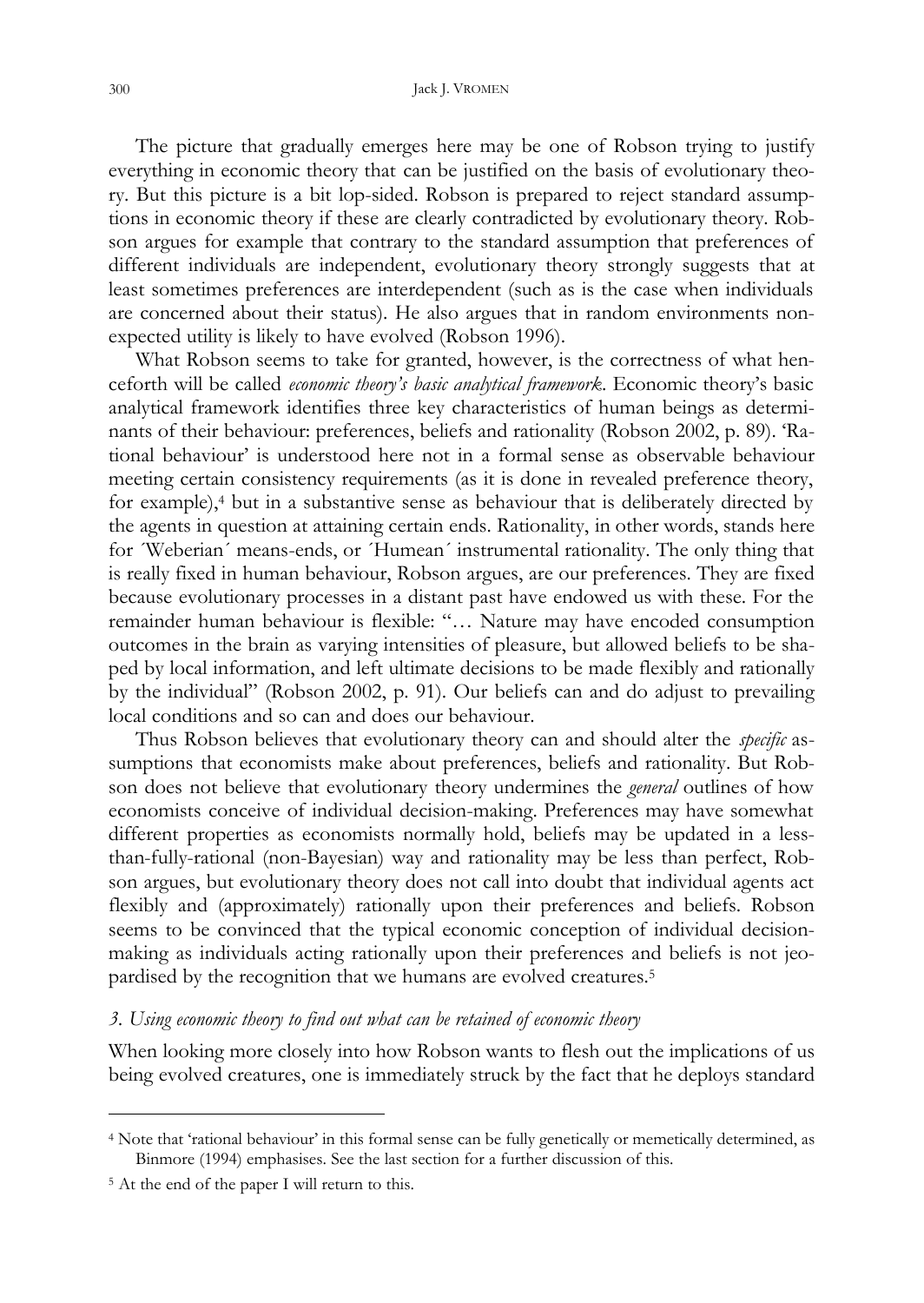*economic* models and theories.<sup>6</sup> Robson (2001b) introduces for example a biological utility function and sets out to demonstrate that individuals that have a particular biological utility function respond evolutionarily optimally to novelty. In Robson (2001a) it is complained that 'utility' is not a popular concept in evolutionary theory. Robson argues that "… Not only can foraging theory be formulated in terms of an implicit utility function, but such problems could explain the evolutionary origin of a hedonic utility function" (Robson 2001a, p. 15). This gives rise to an obvious objection. Can we really explain the existence of a hedonic utility function by referring to an implicit utility function? Is this not question begging? Does this not amount to assuming the correctness of what is to be justified?<sup>7</sup>

The objection does not hold water, I think. Applying economic theory to check the validity of elements of that very same economic theory is not necessarily selfvindicating. An application of economic theory might point out, for example, that individuals do not act flexibly and rationally upon their preferences. This would be pointed out if it were shown that individuals with a different internal decision-making mechanism had greater reproductive success than individuals who act flexibly and rationally upon their preferences. Robson uses economic theory here not to analyse what individuals who act rationally upon their preferences would choose, but to analyse *outcomes* of evolutionary processes. In this respect, Robson clearly differs from Becker's recent applications of economic theory to explain why we have the basic preferences that we have (Becker 1996). In this work economic theory is meant to analyse what individuals choose that act rationally upon their preferences. Becker's attempt at explanation seems to get caught in an infinite regress. In order to apply rational choice theory in Becker's way preferences must be antecedently specified. But where do these preferences come from? We can try to give a rational choice explanation of these preferences too. But of course this only pushes the problem one stage further. For in this explanation we must antecedently specify yet other preferences. Again we have to ask: where do these preferences come from? And so on, *ad infinitum*.

Robson's evolutionary project does not get caught in such an infinite regress. For his use of economic theory does not demand that preferences should be antecedently specified. The predictions of economic theory here are supposed to stand for outcomes of evolutionary processes, not for consequences of rational choices made by individuals. This, however, gives rise to another objection. The objection is that economic theory does not accurately predict outcomes of evolutionary processes. There is a long-standing debate about this. Some argue that under a wide array of conditions and assumptions evolutionary processes tend to converge on the equilibria that economic theory predicts. Demonstrations that convergence of evolutionary processes on Nash equilibria is bound to happen under various different specifications of dynamics is a case in point (see, for example, Mailath 1998 for an instructive overview). Others ar-

<sup>6</sup> This points at another clear difference with both evolutionary game theory and evolutionary economics. Both evolutionary game theorists and evolutionary economists engage in explicit dynamic process analyses. By contrast, Robson engages in static analysis.

<sup>7</sup> This is similar to the issue of reflexivity manifested in for example the economics of economics. See for example Hands (2001) for an instructive discussion of this issue.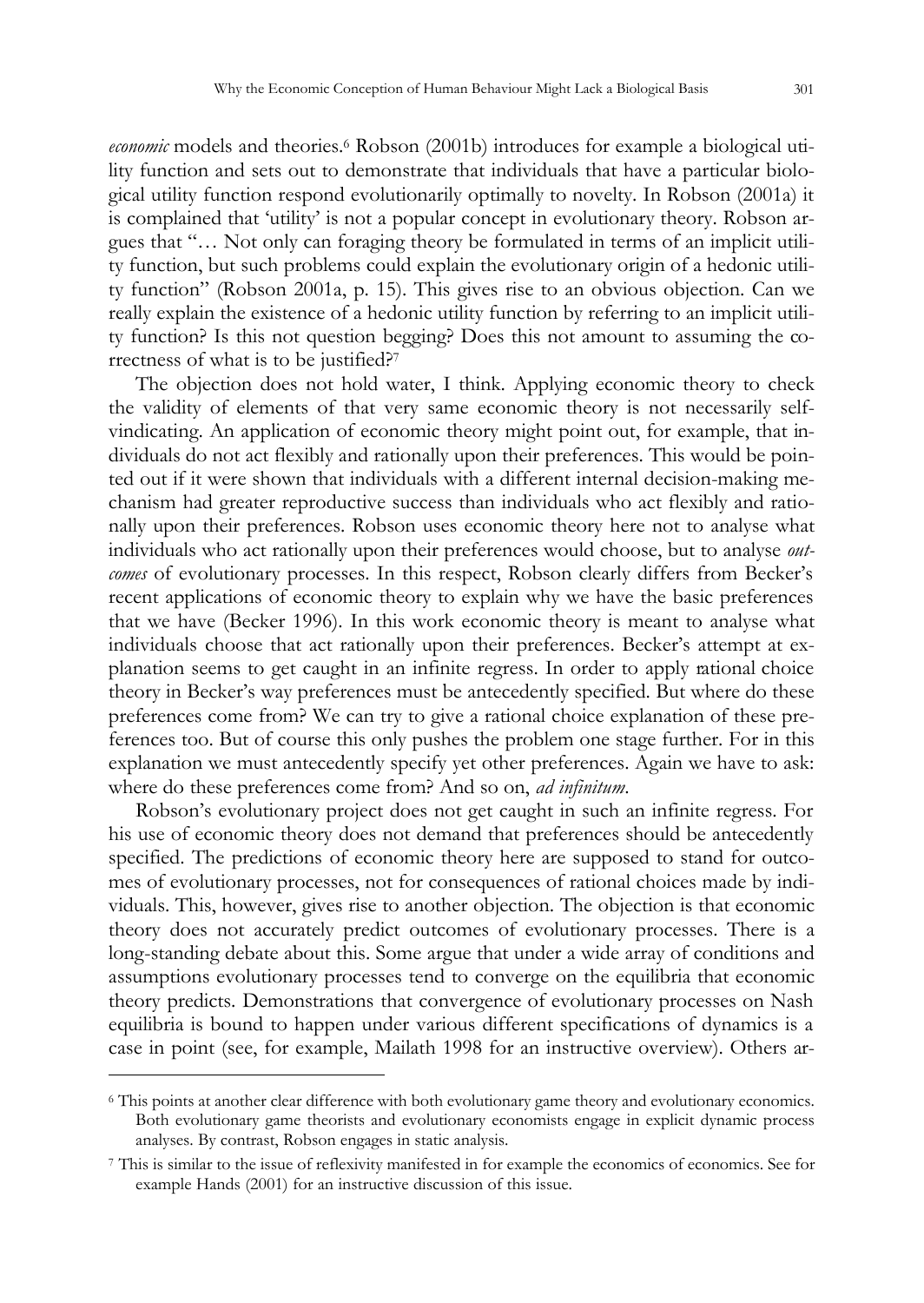gue that results like these only obtain under a very restricted set of conditions and that it is unlikely that such conditions are actually met in the real world (see, for example, Winter 1964). I will not go into this debate here. For the sake of argument, I will give Robson the benefit of the doubt on this point. I shall simply assume that there is nothing wrong *per se* in assuming that economic theory correctly predicts outcomes of evolutionary processes. In particular, I shall accept Robson's assumption that in evolutionary processes the relatively best performing alternative will be selected.

Even when we grant this, however, Robson's arguments leave a lot wanting. It is one thing to argue that there may be nothing wrong *per se* with Robson's assumption that in the end the relatively best performing alternative wins out. It is quite another thing to argue that the way in which Robson *de facto* proceeds with this assumption is convincing. In order to put the assumption to work, in order to flesh out implications of it, that is, the assumption has to be embedded in some sort of *evolutionary scenario*. This is indeed what Robson does. Robson sketches several evolutionary scenarios to make his points. An evolutionary scenario comprises several aspects, such as the depiction of the *evolutionary problem* to be solved, the *alternatives* available for selection, the *capacities* that they have and the *selection* or *performance criteria*. When it comes to assessing whether or not a convincing evolutionary rationale is provided for something much hinges on how plausibly and coherently these aspects of the evolutionary scenario are sketched. I argue that Robson's project is lacking in this respect. Not only does Robson not succeed in sketching plausible scenarios, his scenarios are also incoherent.

#### *4. Evolutionary problems*

 $\ddot{\phantom{a}}$ 

Robson argues that problems related to novelty and complexity led to the evolution of preferences and utility functions, and to the particular types of preferences and utility functions that we, modern human beings, still have. To some extent this resembles a well-known argument about the evolution of intelligent behaviour (see, for example, Plotkin 1994). In the literature this line of argument often goes under the name of the 'Ecological Intelligence' hypothesis (Wynne 1988).8 Here too specific and perhaps even unique features of decision-making in members of the species *homo sapiens* are related to evolutionary problems of novelty and complexity. But here problems of novelty and complexity are referred to in order to account for the existence of intelligence and rationality (or of intelligent and rational behaviour) in humans, not for the existence of utility functions (as Robson does). Unlike Robson does, no presumption is made that intelligent or rational behaviour equals the maximisation of some utility function under constraints. It is telling that in his overview (Robson 2001a) Robson sharply separates a discussion of the evolution of utility functions from a discussion of the evolution of intelligence and rationality. Robson wants everything related to evolution to belong neatly to one of the pre-established key elements in economic theory´s basic analytical framework: utility (and preferences), beliefs and rationality.

More important for our present purposes is that Robson devices specific, wellspecified and mathematically tractable problems that are supposed to stand for the

<sup>8</sup> Robson himself contributed to the further development of this thesis (Kaplan and Robson 2000).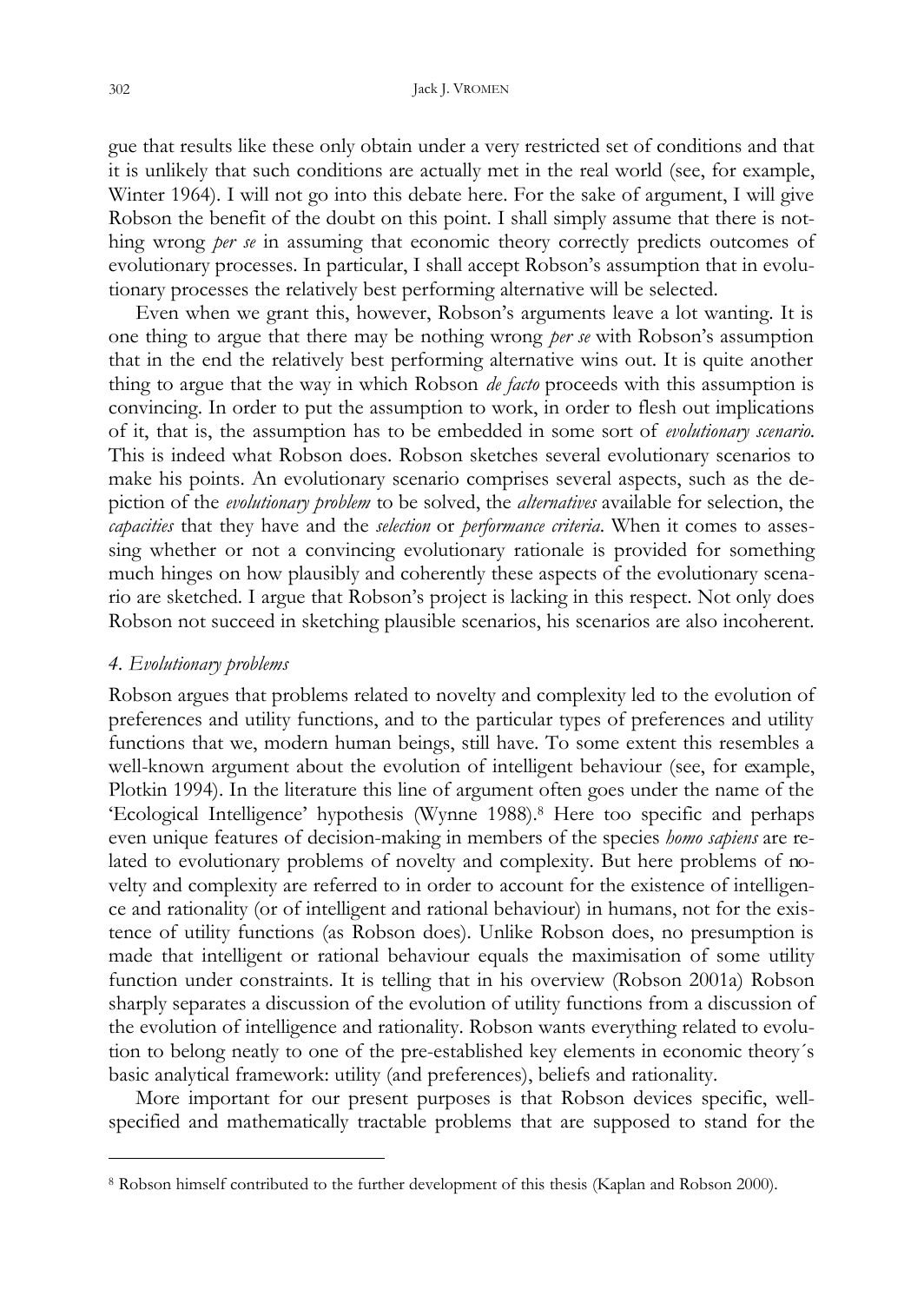general problems of novelty and complexity to make his point. Devising mathematically tractable problems enables Robson to engage in rigorous analysis. This arguably speaks in favour of Robson. But the flip side of the coin here is that it hard to believe that our ancestors faced problems that are even remotely similar to the ones Robson devices. Robson does not really help us out here. He makes no attempt whatever to make it plausible that these specific, well-specified problems ever actually presented themselves to our ancestors.

Let us have a closer look at two specific and well-specified problems that Robson discusses. Robson presents a two-armed bandit problem as a natural setting in which evolutionary responses to problems of novelty may have evolved (Robson 2001b, p. 901).9 Keep in mind that this problem is supposed to be situated in a time when our preferences did not yet get their definitive shape. As Robson endorses a hedonic interpretation of utility and tends to link preferences to emotions,10 this allegedly is also the problem-setting in which our emotions have their evolutionary origin. This means that we are probably talking here about an era more than twenty thousand years ago. Arguing that he problem of repeated gambles, in which occasionally new optimal gambles become available, provides an appropriate model for studying problems of novelty in that era strains credulity. Robson characteristically does not attempt to provide evidence to support his claim that the problem depicted ever was a pressing evolutionary problem that our ancestors faced.

In Robson (2002) the envisaged problem is one stemming from an increase in available consumption bundles. The problem is whether to choose a new consumption bundle or to stick to the previously chosen one when a bundle is added to an already large set of available consumption bundles. Again it can be asked whether this problem ever actually exerted a tight evolutionary pressure on our ancestors. Robson seems to think so, because he argues that the appearance of a new bundle created the need to encode either new utilities or new behavioural patterns in our ancestors.11 If the appearance of a new bundle had not exerted a tight evolutionary pressure, no such need would arise. What makes Robson believe that it was this particular evolutionary problem rather than another that gave rise to the evolution of utility functions? Robson does not provide us with an answer. The particular problem depicted here presumably is supposed to stand for the more general problem of how our ancestors were able to solve the problems of novelty and complexity. But are the specific types of the problems of novelty and complexity that our ancestors were confronted with aptly

<sup>9</sup> The bandit problem is invoked to show that having utility functions permits an evolutionarily optimal rapid response to novelty. When Robson first introduces novelty, he talks of a new optimal gamble suddenly and unexpectedly becoming available. As far as I can see, there is nothing of this kind going on in the bandit problem. What we have instead in the bandit problem, I think, is complexity. The bandit problem represents a complex choice situation in the sense that it is hard for individuals to tell which arm produces most offspring.

<sup>10</sup> Robson suggests that preferences and utility are seated in the limbic system in the human brain (Robson 2001, p. 12).

<sup>11</sup> It is to be noted that the appearance of the new bundle must have presented a pressing and enduring evolutionary pressure for natural selection to be able to do this.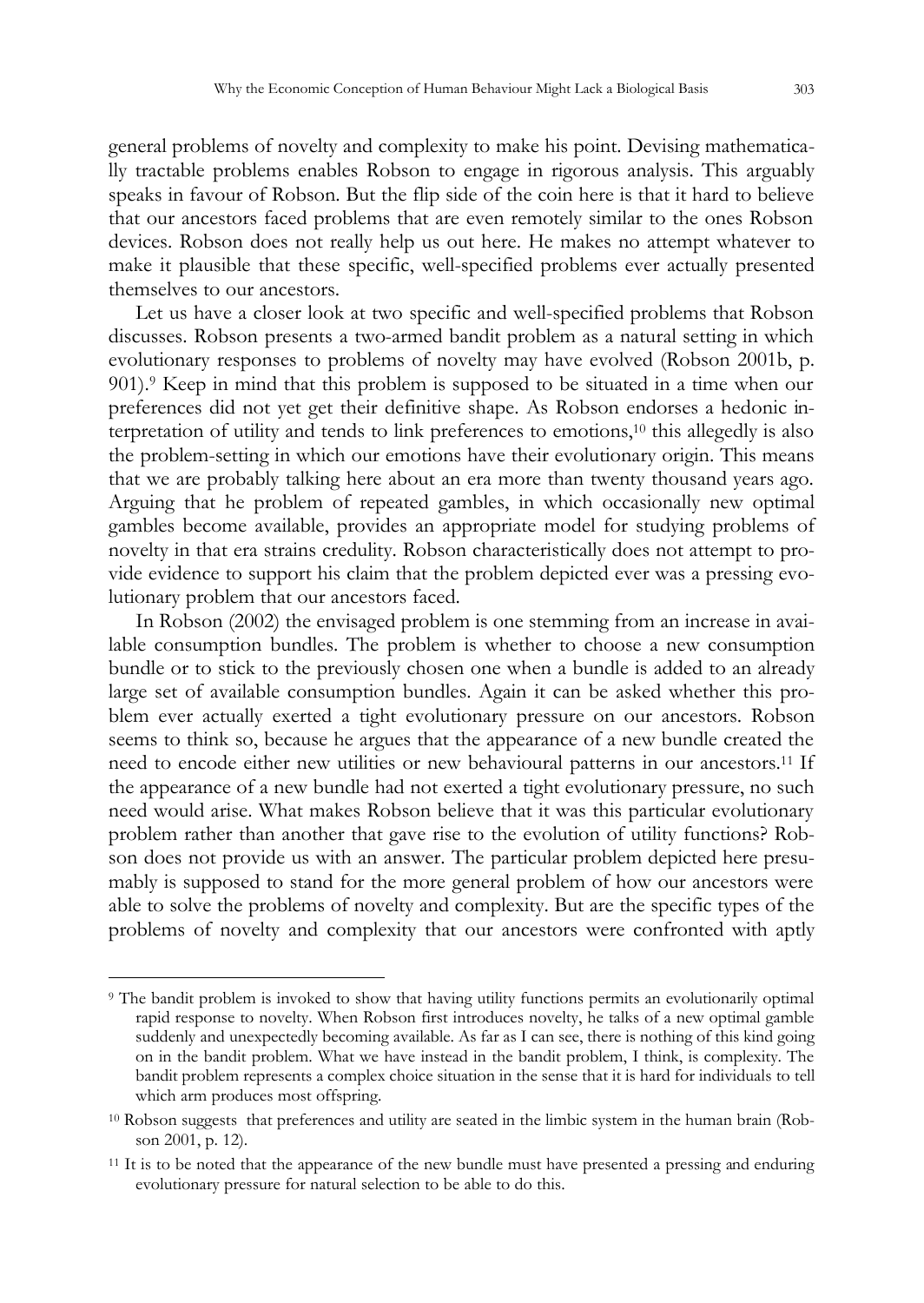described as an increase in the number of consumption bundles? I find this hard to believe.

#### *5. Pre-existing capacities*

Robson contends that preferences evolved prior to rationality. He argues that there is some neurological evidence for this,

"… since reward centers can be found in evolutionarily ancient brain structures – the "limbic system", for example – but cognitive decision making occurs in brain structures that were more recently exaggerated in human beings – the frontal lobes" (Robson 2001a, p. 12).

Apparently, Robson believes that the historical order in which different parts of our brain grew out into their present shape and size supports the view that our ancestors were not yet capable of rational, cognitive decision making when our preferences first evolved. Furthermore, Robson seems to believe that different parts in our brain are responsible for different parts in our present decision-making. Ancient brain structures like the limbic system are responsible for the affective part, our preferences and utility functions, whereas our more recently evolved frontal lobes are responsible for the cognitive part, the process of finding out what option to choose on the basis of our preferences. What this passage also once again makes clear is that Robson believes that we have evolved *hedonic* utility functions. We prefer options that are most rewarding in the sense that they give us the most pleasurable or pleasing sensations. In this way Robson also forges a link between preferences and *emotions*. Contrary to folk wisdom, Robson follows Damasio (1994) and others in assuming that emotions do not inhibit rational decision-making, but are rather conducive and intrinsic to it (Robson 2001a, p. 15).

Although it is thus contended by Robson that preferences evolved prior to rationality, when analysing the evolution of preferences his working hypothesis is that the simple choices involved are made rationally (ibid., 14). Robson suggests that proceeding on the basis of this working hypothesis is not optional but compulsory: "... a *vestige* of rationality is needed to model how preferences first evolved" (ibid., 12, emphasis added). One wonders: if rationality is assumed to evolve only after preferences already evolved, how can there be vestiges of rationality in the first place? It seems that if Robson is right that in the process in which preferences got their shape rationality did not yet appear on the scene, then when analysing the evolution of preferences we may at most assume building blocks or rudimentary beginnings of rationality, and certainly not vestiges of rationality. Upon closer inspection it becomes clear, however, that Robson indeed does assume the pre-existence of quite sophisticated cognitive capacities on the part of our ancestors when analysing the evolution of preferences.

 In Robson (2001b) it is argued that having a particular utility function, based on the production of expected offspring, together with processing a simple rule of thumb, is sufficient and necessary for evolutionary success. The 'simple rule of thumb' depicted involves two stages. In the first stage individuals are engaged in experimentation. They try each of the two options (the two arms of the bandit, in this case) in alternating periods. Individuals are assumed to keep track of the cumulative difference for the utility payoffs. Stage two is entered if the difference exceeds some pre-set critical value. If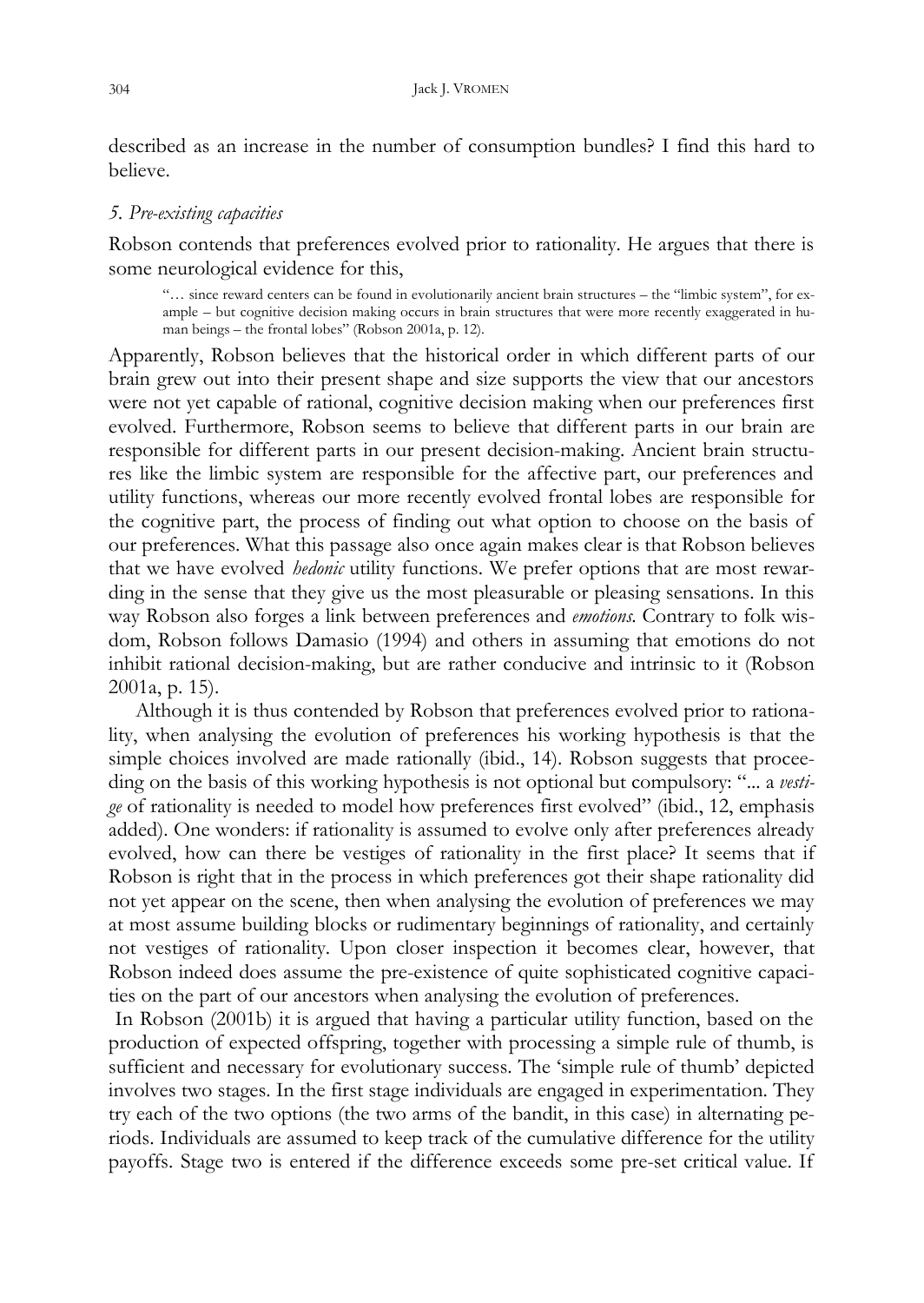option 1 outperformed option 2, then the individual option 1 is chosen thereafter. Option 2 is chosen if option 2 outperformed option 1 in the experimentation stage.<sup>12</sup> Robson is right that the rule is simple in the sense that it is computationally straightforward, uses no internal randomisation, and involves no beliefs about probabilities. But the crucial question is not whether or not the rule is simple in this respect. The crucial question is whether or not processing the rule demands only very limited cognitive capacities and powers. This does not seem to be the case. Keeping track of cumulative differences between the utilities of the two options can be quite demanding in terms of memory and recall, especially if the experimentation stage lasts long and if in this time period the experiment is not the only thing individuals have to pay attention to. It is not even clear that we, with our supposedly superior cognitive powers, would maintain the running cumulative difference faultlessly.

If we assume, for the sake of argument, that Robson's two-armed bandit problem is a fair representation of the evolutionary problem that our ancestors (lacking our sophisticated cognitive powers) were confronted with, then a much more plausible rule of thumb to be ascribed to them, I submit, is the following one. The *immediate* experience with some arm determines what arm is chosen next. If the satisfaction felt is above some critical threshold value, the same arm is chosen again; if the satisfaction felt is below the value, the other arm will be chosen. This rule of thumb is cognitively far less demanding than the one Robson (2001b) describes. For it does not require that individuals keep track of a longer sequence of experiences. The difference with Robson's rule of thumb is that here individuals are assumed to have no cognitive capacity for recall. It is clear that this ´no recall rule of thumb´ does not ensure evolutionarily optimal behaviour. In fact, individuals following this rule may continue to switch (in a non-optimal way) between the two arms indefinitely. Therefore having the particular utility function that Robson depicts, together with following *this* simpler rule of thought, is *not* sufficient for evolutionary success. It seems that for that utility function to ensure evolutionary success, quite sophisticated cognitive powers have to be assumed on the part of our ancestors.

Note that in the foregoing discussion of the two types of rules it is tacitly assumed that individuals are already equipped with the capacity to experience utilities. It remains to be seen whether we are justified in making this assumption. For recall that we are supposedly dealing here with the evolution of preferences and utilities. If this is what we are dealing with, it seems that we have to assume that preferences and utilities do not yet exist. Or, as a minimum, we may not assume that *all* preferences and utilities are already in place. Given what we now know about emotions, it seems plausible to assume that the evolution of emotions was a cumulative affair (Griffiths 1997). That is to say, it is not likely that the full panoply of our emotions and preferences suddenly and simultaneously appeared on the scene. They rather appeared one at a time, building upon other, already evolved emotions. This is not at all how the evolution of utility functions is conceived of in Robson (2001b). Robson does not in-

<sup>12</sup> Another problem is that, strictly speaking, Robson cannot assume that the utility function is already in place when analysing, as he says he does, the evolution of utility functions.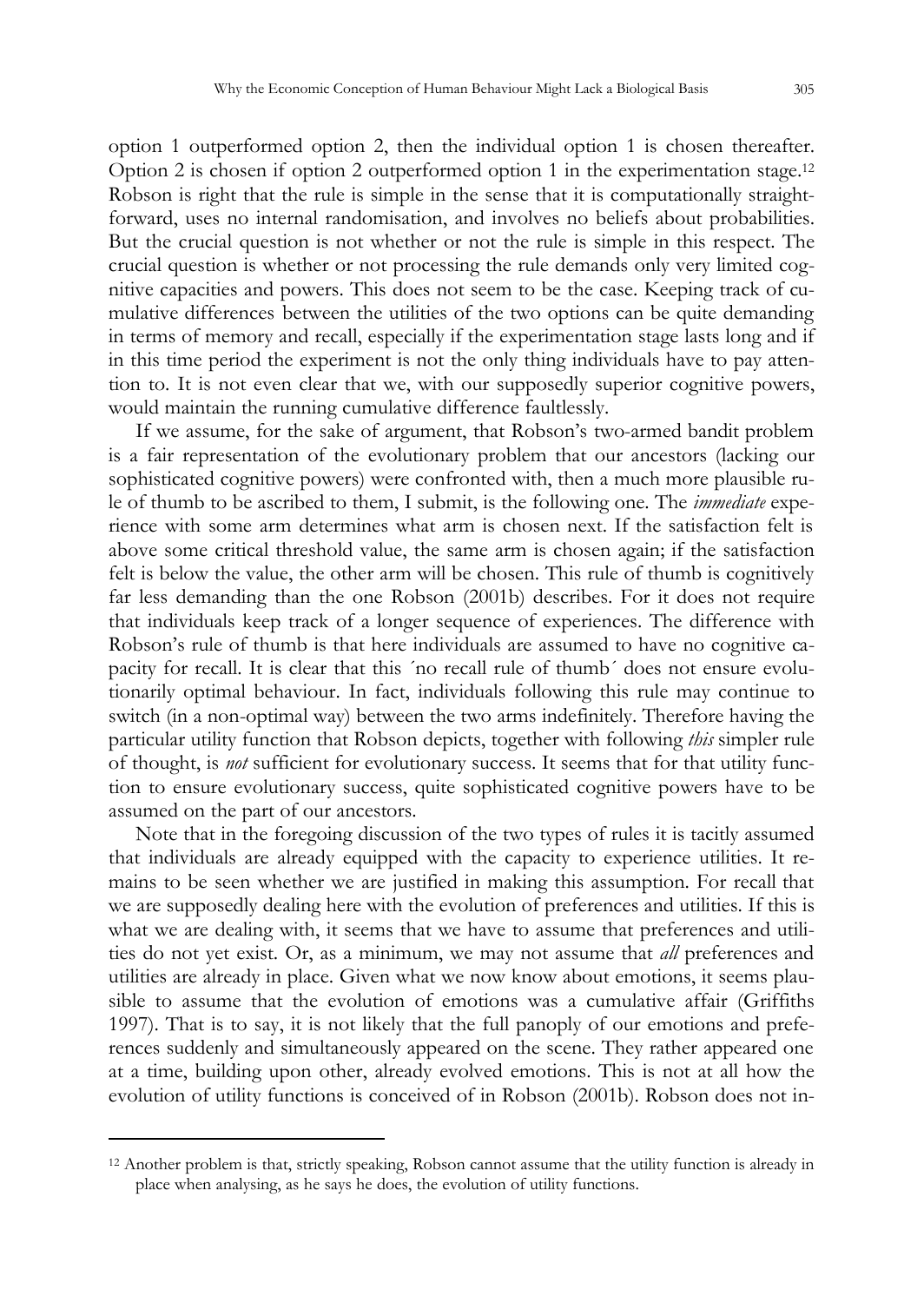vestigate how utilities gradually and cumulatively evolve. Robson rather investigates whether having the particular utility function depicted is a sufficient and necessary condition for having reproductive success. In particular, when investigating whether having the utility function is a sufficient condition for evolutionary success, he ascertains that his 'simple rule of thumb' suffices. What this means is that he assumes rather than explains the evolution of the utility function. Robson simply assumes that the utility function is already there!

This is different in Robson (2002). Here Robson assumes that for each new consumption bundle a new utility has to be encoded. It can be argued that here it is acknowledged that the evolution of emotions, preferences and utilities is a gradual and cumulative affair. But the cognitive capacities that Robson attributes to individuals are even more sophisticated than those attributed in Robson (2001b). Robson assumes that individuals are endowed with the cognitive capacity to compare utilities and to choose the appropriate consumption bundle (Robson 2002, p. 93). This is quite something, given that the alleged problem to be solved is one of novelty and complexity. The main line of argument in Robson's paper is that when confronted with such problems, having utility functions enables individuals to choose flexibly. This suggests that individuals endowed with utility functions are assumed to be able to choose (on the basis of one and the same utility function) differently in different situations. Given some utility function an individual may choose the one bundle in the one situation and another in another situation, for example because relative costs of obtaining the bundles may differ in the two situations. Furthermore, Robson tacitly assumes that the individuals at stake do not make mistakes. Note that they are supposed to pick out the *appropriate* bundle. All in all this seems to require quite some cognitive sophistication on the part of the individuals. It seems that a high level of rationality is assumed to pre-exist here. Not only does this run counter to what Robson himself believes about the historical order in which preferences and rationality evolved. It also seems implausible to ascribe such a high level of rationality to our ancestors, either human or prehuman, at a time long ago in which not even all of their emotions were in place.

One gets the impression that if there is something that Robson explains it is not the evolution of preferences and utility functions, but the evolution of rationality or intelligence.13 What is really shown in Robson (2001b) is that having the utility function is sufficient for evolutionary success *if* individuals are endowed with relatively sophisticated cognitive capacities. If individuals are endowed with weaker cognitive capacities, having the same utility function does no longer guarantee evolutionary success. What is really shown in Robson (2002) is that having an extra cognitive capacity can have evolutionary advantages. This impression is reinforced if the alternative that Robson sketches is looked at carefully. The alternative consists of individuals for which Nature dictates the better bundle directly. Robson argues that these individuals are lacking in that they do not have recourse to utility. But it seems that what they rea-

<sup>13</sup> Recall that I noted earlier that there are evolutionary theorists, proponents of the so-called 'Ecological Intelligence' hypothesis, who attribute the evolution of intelligence to evolutionary problems of novelty.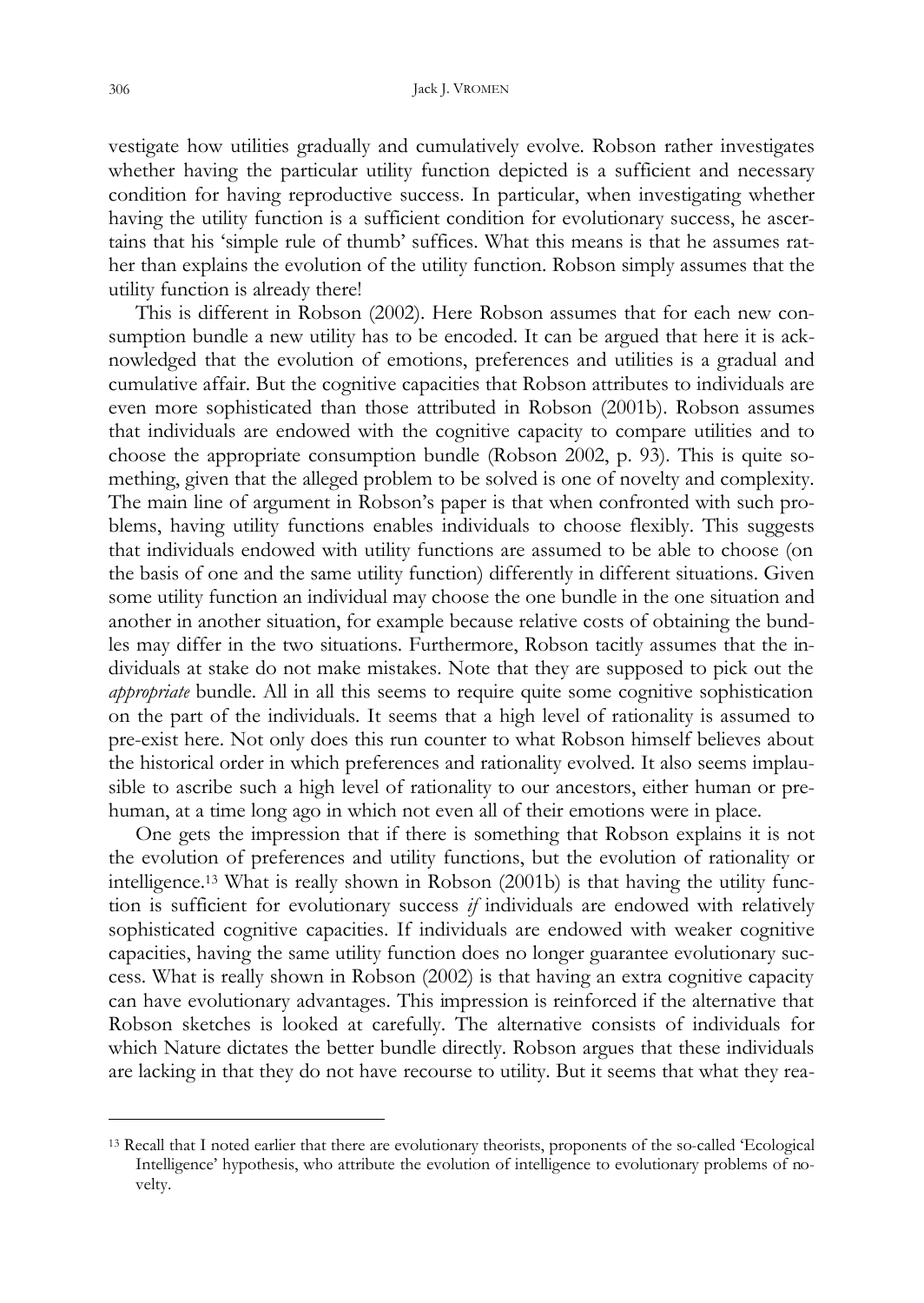lly miss is the cognitive capacity to act flexibly and rationally upon their utilities.14 If Robson were really trying to explain the evolution of utilities, he should have assumed the same limited cognitive capacities for both alternatives. This is clearly not what he does. In fact, the individuals of the alternative in Robson (2002) resemble the individuals with the limited cognitive capacities (following the 'really' simple rule) that I just contrasted with the individuals with the utility function discussed in Robson (2001b). They too act upon utilities, but do so with only weak cognitive capacities. All this suggests that it is not the evolution of utility functions that Robson explains, but the evolution of rationality. What Robson really explains, it seems, is that having sophisticated rather than primitive cognitive powers is evolutionary advantageous (*ceteris paribus*).

#### *6. What are the alternatives to be selected from?*

 $\overline{a}$ 

Except from the remark that Robson depicts them as being endowed with limited cognitive powers, not much was said thus far about the alleged competitors (or the alternative type) of our ancestors in the evolutionary scenario sketched. What further properties does Robson ascribe to the competitors and what makes Robson believe that the competitors had these properties? Robson asserts that for the competitors the choice of the gamble is genetically determined (Robson 2001b, p. 901), and that Nature dictates the better consumption bundle directly (Robson 2002, p. 930). The latter parlance is in line with Robson's interpretation of the evolutionary problem to be solved in terms of a principal-agent problem, where Nature is the principal and the individual is the agent (Robson 2002, p. 91). The problem, as Robson sees it, is what the principal, Nature, should keep in her own hands and what can and should be left to the discretion of the agents, the individuals. According to Robson the solution is how we, members of *homo sapiens*, make our decisions: the assignment of utilities to consumption bundles Nature keeps in her own hands. But for the remainder we are free to adjust our beliefs and to act flexibly and rationally. Apparently Robson believes that the 'choice' to be made was one between ancestors of us, who already made decisions in pretty much the same way as we do, and other creatures in which no allowance for learning and flexible and rational decision making was made. These creatures, it is assumed, were simply incapable of making flexible choices or of learning. They were creatures in which Nature encoded consumption 'choices' directly for any given set of consumption bundles. Robson's remarks about choices being genetically determined clearly suggest that the encoding is assumed to be implemented at the expected derivation with this depiction of the alternative is that Robson fails to give any evidence that our ancestors ever actually competed with such simple automata. Robson seems to rest content with showing that there are sound reasons for believing that we did not evolve into creatures for which Nature dictates behaviour directly and fully. Robson seems to think that it is sufficient to point out that creatures for which Nature only dictates utility functions directly and fully and that for the rest choose

<sup>14</sup> Of course, Robson himself holds that the alternative has no utilities. But it is hard to see how else 'Nature' can implement automatic responses to consumption bundles in individuals than via 'likings and dislikings'.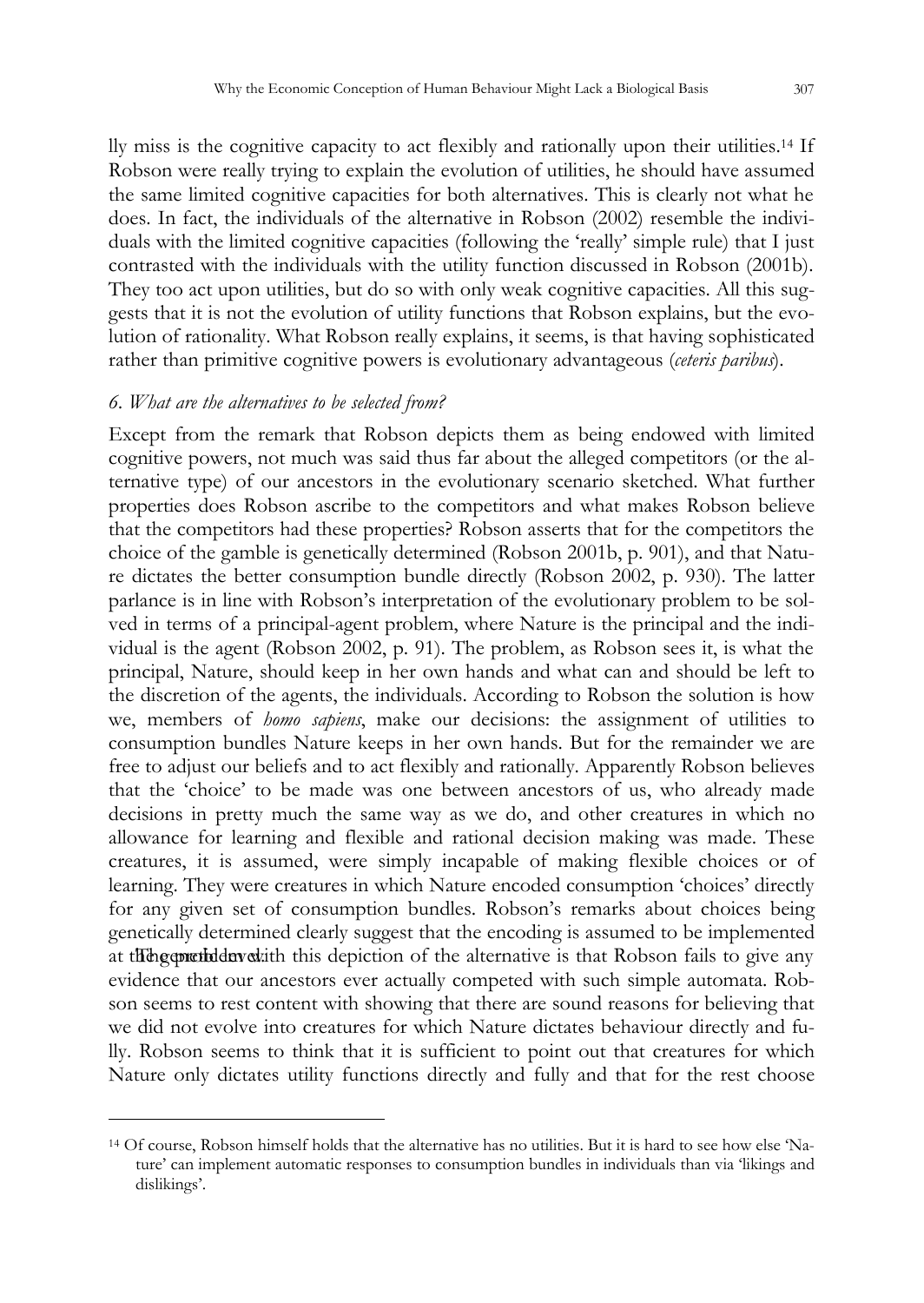flexibly and rationally on the basis of these do better than these mindless and emotionless creatures. But it is not. Unless it is made plausible that these two types of creatures ever existed and were actually competing with one another, such a comparison is left hanging in the air. It is still entirely possible that neither our ancestors nor we even remotely look like any of these two types of creatures.

Robson also seems to confuse two different meanings of phrases such as 'Nature dictates the better bundle'. This is remarkable, because Robson himself explicitly tries to avoid confusion. Robson makes clear that the phrase should not be taken literally. "Thus, when we say that "Nature wishes" the individual to maximise biological fitness, this is shorthand for claiming that individuals who maximize fitness will ultimately dominate the population" (Robson 2002, p. 91). What Robson wants to disclose here is the truism that what ultimately counts in (biological) evolution is actual relative reproductive success. Robson is right that it is quite cumbersome and tiresome to discuss things in these terms. The shorthand 'Nature dictates what creatures do' is meant to be a much more convenient way of expressing the same ideas. So far so good. But Robson also invokes the phrase 'Nature dictates what creatures do' in the sense that what these creatures do is fully and directly genetically determined. Apparently without noticing it, Robson lets the first use of the phrase slip over into the latter.

Contrary to what many seem to think, this equivocation is not at all self-evident. In fact, it is mistaken. It is a bit of irony that Robson himself in effect shows that the equivocation is mistaken. After all, the whole point of Robson's arguments is to demonstrate that not the creatures whose behaviour is fully and directly genetically determined are reproductively most successful, but creatures with the capacity to act flexibly and rationally. Furthermore, 'genetic determinism' understood in the way Robson does testifies to ignorance about the possible role genes could play in affecting behaviour. Genes can never determine behaviour directly. Genes can at most determine behaviour indirectly. What genes can affect directly are processes of *ontogenetic development*. From the fertilised egg to the mature individual genes channel or canalise the development of all kinds of traits, amongst them traits of the brain and behavioural traits. Sometimes the channelling is tight, which means that some traits emerge even when environmental circumstances are unfavourable; sometimes the channelling is loose, which means that it depends largely on prevailing environmental circumstances what traits will emerge. If there were a doctrine of 'genetic determinism' that biologists would be willing to endorse, it would be this: in a process of maturation some traits develop, no matter what environmental circumstances prevail.<sup>15</sup>

It is important to acknowledge that the type of 'genetic determinism' and the belief that people are capable of acting flexibly and rationally do not mutually exclude each other.16 Acting flexibly and rationally requires certain cognitive capacities, the ontogenetic development of which may be or may not be fully genetically determined. Genes

<sup>15</sup> 'Genetic determinism' in Robson's sense arguably is a straw man (see, e.g., Dennett 2003). Not even Dawkins (1976), with his famous notion of the selfish gene, holds that we are puppets held on a string by our genes. Dawkins denounces genetic determinism as "… pernicious rubbish on an almost astrological scale" (Dawkins 1982, p. 13).

<sup>16</sup> See Vromen (2001a) for a further discussion of agency and evolutionary theory.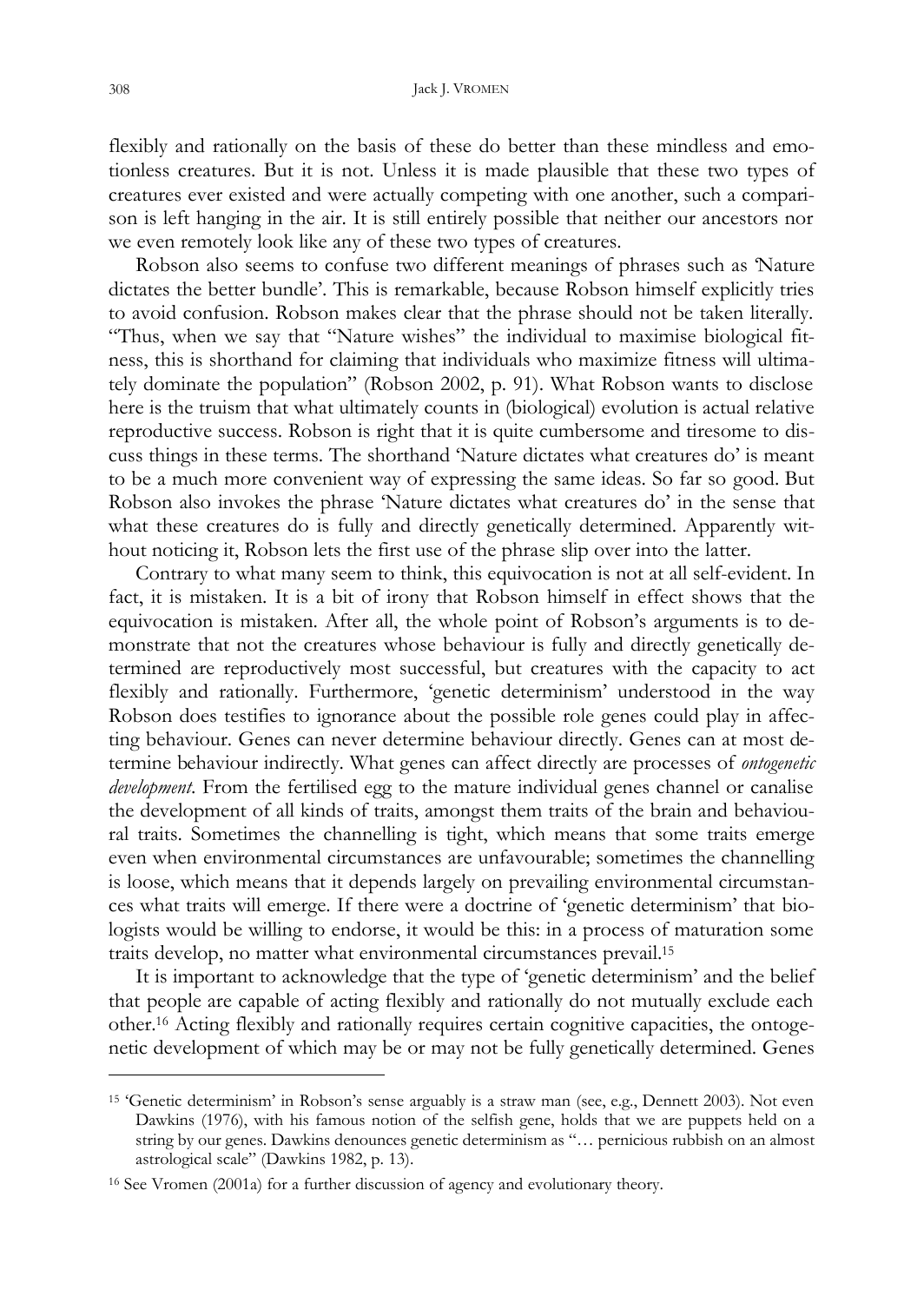can not be put on a par with preferences, beliefs and rationality as two mutually excluding sets of determinants of behaviour. Genes are not *proximate causes* of behaviour, as some biologists would put it (Mayr 1961). Certain brain processes can be called proximate causes of behaviour. At the level of the mind, psychological mechanisms to act and to learn are also called proximate causes. Some biologists would also be willing to call mental ('folk psychological') states like preferences and beliefs proximate causes (Sober and Wilson 1998). But no one would be prepared to call genes proximate causes, for the simple reason that genes can only be indirect or remote causes of behaviour of behaviour.

#### *7. A third alternative*

Perhaps we should give Robson the benefit of the doubt by not taking his assertions literally. Perhaps all he means is that the behaviour of the alternative individuals is fully prescribed *somehow* by some proximate causes. In particular, the alternative individuals are assumed not to have the cognitive capacity to learn and to choose flexibly and rationally. By contrast, individuals endowed with utility functions are assumed to avail of such a capacity. The crucial issue is what difference for decision making it makes for individuals to have such a capacity. What exactly is this capacity according to Robson and how does it figure in learning and decision-making? Robson assumes that once the capacity has developed, its deployment does not bear any trace from the developmental process. That is, it is assumed that learning and decision-making are not indirectly constrained, biased or guided by the genes that were involved in the capacity's development. Robson thus introduces a *dualism* between two components in rational decision-making. Utilities are assumed to be somehow fully prescribed genetically. On the other hand, although the cognitive capacity to learn and act flexibly and rationally is prescribed genetically (at least to some extent), learning and making rational choices themselves fully transcend any genetic prescription.

Robson's depiction of learning and decision-making falls squarely into the category of what nowadays are called *blank slate* theories (Pinker 2002). Blank slate theories hold that in processes of ontogenetic development the human mind gets its mature shape exclusively from the experiences with the environment that the developing child accumulates. What blank slate theories emphatically deny is that at birth the human mind is already prefigured in certain ways and that this affects the ways in which the developing child processes its experiences with the environment. Likewise, Robson denies that human learning and decision-making are innately prefigured or prepared. It seems that for Robson the relation between genes and behaviour is an all-or-nothing affair. Either some constitutive part of behaviour is assumed to be completely genetically determined (such as a utility function), or it is assumed not to be affected by genes at all (such as learning and rationality). Current evolutionary theory suggests that next to the two alternatives Robson discusses there is a third alternative. What is more, there is some evidence that this third alternative is the one that is more likely to have evolved in *homo sapiens* than the two alternatives Robson discusses.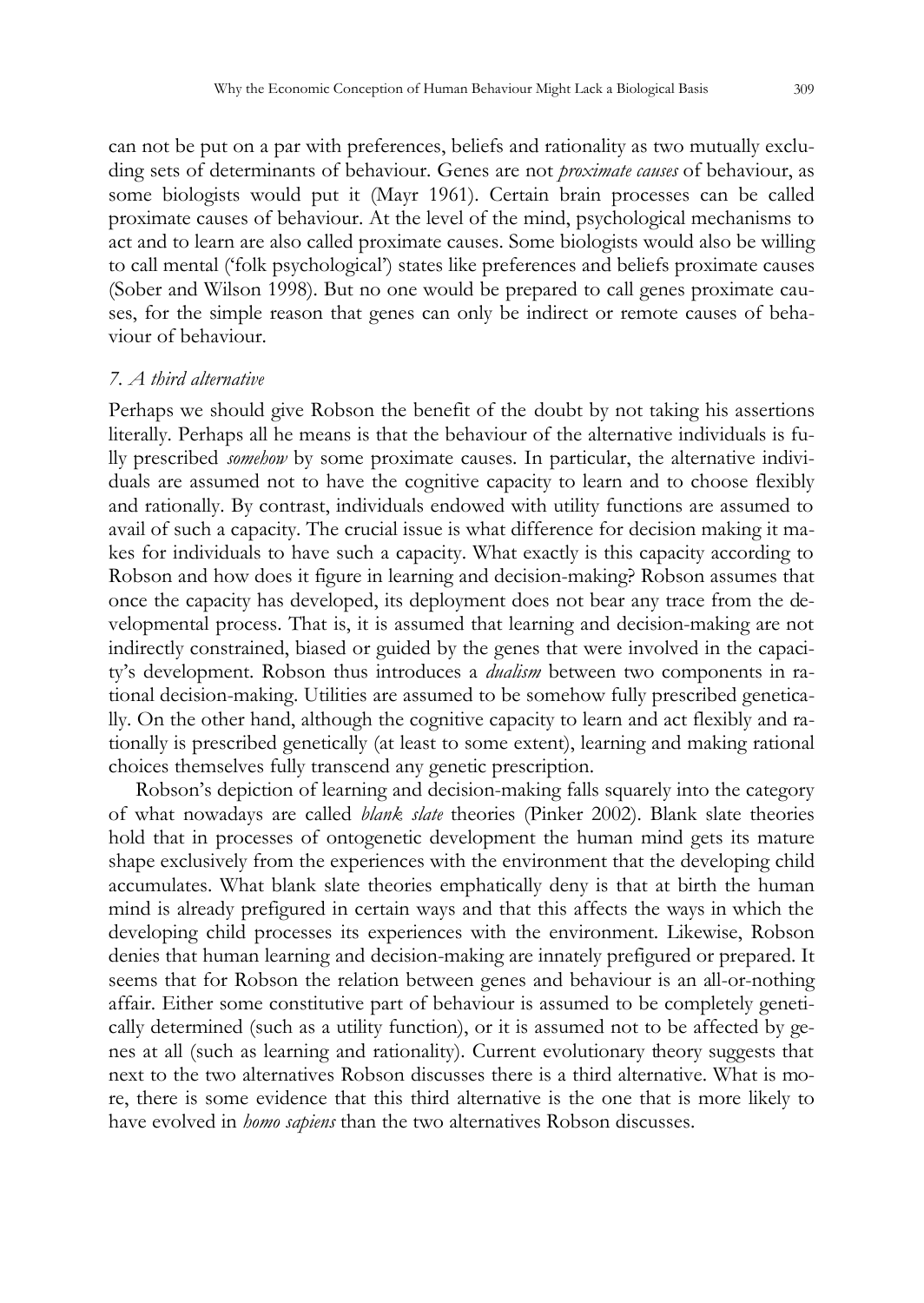The third alternative is put forward forcefully both by proponents of evolutionary psychology and by Gigerenzer and his associates of the so-called ABC-group.17 Proponents of evolutionary psychology argue that in their learning efforts and reasoning people are led (most of the time unconsciously) by *domain-specific modules*. <sup>18</sup> Gigerenzer and his associates of the ABC-group prefer to talk of *fast and frugal heuristics*. But, some minor disagreements notwithstanding, what they both have in mind is that people are equipped with evolved psychological mechanisms (or cognitive systems) that guide or channel their learning and decision-making processes.19 These mechanisms are regarded as proximate causes of human behaviour. Psychological mechanisms enable people to learn certain things in a relatively effortless, quick and reliable way. But they sometimes also impede learning: there are things that we can learn only after having made laborious and time and energy-consuming efforts (if at all).20 It is similar with our ability to engage in flawless reasoning. Experimental results suggest that people have problems even with correctly applying a seemingly easy logical inference rule such as the famous Modus Tollens rule. What is striking, however, is that performance improves considerably if the task is framed such that subjects are alerted to the possibility of cheaters threatening an existing precious social contract and where the challenge for subjects is to detect cheaters. On the basis of this experimental finding and of some evolutionary theorising about necessary requisites of social co-operation, the evolutionary psychologists posit the existence of a specialised cheater-detection module (Cosmides 1989, Cosmides and Tooby 1992).

This brings us to a second aspect of the third alternative. Both evolutionary psychologists and members of the ABC-group stress the multi-facetness of evolutionary pressures that gave rise to the evolution of several specialised psychological mechanisms. Our ancestors did not only face the evolutionary problem of how to acquire sufficient nutritious food,<sup>21</sup> for example, but also of how to find a suitable mate, how to protect themselves against predators and climatic changes and how to secure and

<sup>17</sup> Space constraints do not permit a thorough introduction and discussion of the main tenets of evolutionary psychology and the ABC-group ('ABC' stands for Adaptive Behavior and Cognition). I have to confine my attention here to those facets that are most relevant for the present purposes. The interested reader might want to consult Barkow, Cosmides and Tooby (1992), Buss (1999), Gigerenzer *et al.* (1999) and Todd and Gigerenzer (2000).

<sup>&</sup>lt;sup>18</sup> Sometimes it is argued that evolutionary psychology is sociobiology clothed in a new dressing. A significant difference between the two seem to be, however, that sociobiology held that natural selection worked directly on behaviour, whereas evolutionary psychology holds that it is the psychological mechanisms underlying behaviour that are selected (Cosmides and Tooby 1987).

<sup>19</sup> Strictly speaking, there are two different kinds of 'channelling' processes involved here. One is the the process of ontogenetic development in which genes prescribe the development of mature psychological mechanisms to some extent. The second process is one in which the developed mechanisms, as proximate causes of behaviour, channel further learning and reasoning of the mature being (see Carruthers 2003).

<sup>20</sup> This suggests that Robson's assumption that at a minimum, individuals are always capable of 'Pavlovian' associative learning (Robson 2002), is unfounded.

<sup>21</sup> It seems Robson mainly focuses on the problem of food acquisition. Field (2001) argues that economists have tended to assume that coping with foraging problems is all there is to human behaviour.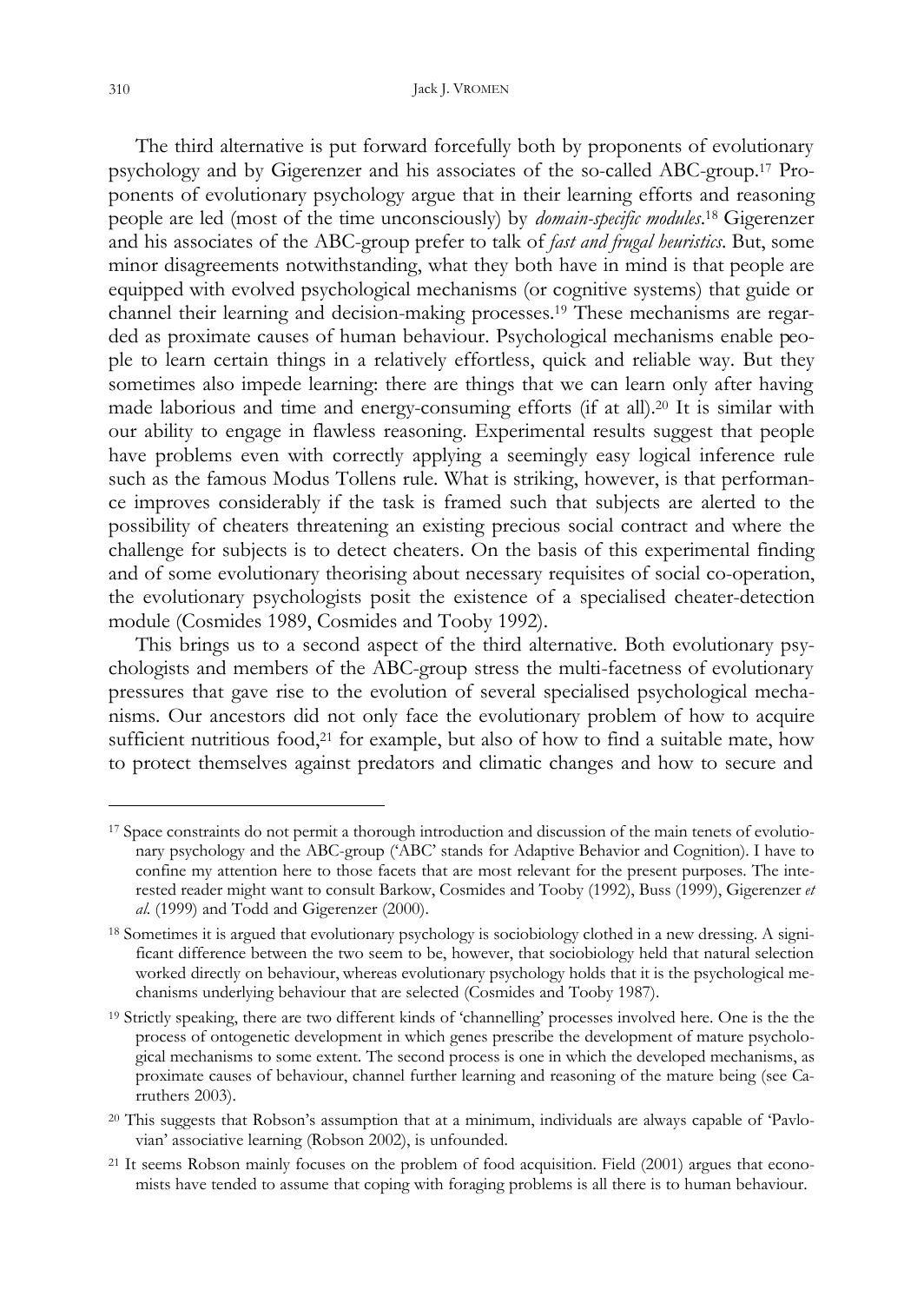reap the mutual benefits from co-operation. The working hypothesis is that our ancestors evolved a suite of domain-specific psychological mechanisms, each of which is activated only if stimuli are of the appropriate kind. Each mechanism has its own specific input conditions. Only if some stimulus satisfies its input is a mechanism activated. This 'content-sensitivity' of mechanisms allows for *flexibility* in behavioural responses to different environmental circumstances. A change in circumstances may imply that the input conditions of some mechanism that was activated so far is no longer satisfied. This implies that that mechanism is now 'switched off'. If the input conditions of some other mechanism are now satisfied, then that mechanism will be activated, often leading to different patterns of learning and decision-making. Even if the same learning mechanisms are always activated, they are likely to generate new types of behaviour if the individuals in question gather new experiences. Mechanisms may allow for even more flexibility in behaviour if, as is mostly assumed, they themselves have a conditional form (for example: "If conditions of type A obtain, do X; if conditions of type B obtain, do Y"). What this shows is that having a 'general' cognitive capacity to compare options and to choose the appropriate one is not the only way to get behavioural flexibility. Behavioural flexibility may be accomplished also by a set of fixed psychological mechanisms (Carruthers 2003).

Robson assumes that preferences, beliefs and rationality are three distinct components that can be and should be sharply distinguished. Learning and decision-making are assumed to take place against a background of fixed utility functions. In the psychological mechanisms of the third alternative, by contrast, affective and cognitive components are interwoven.22 The output of the mechanisms may be new beliefs. But psychological mechanisms may also produce new desires. Whether or not they produce rational behaviour, in the sense of optimal responses to stimuli, depends first and foremost on the issue whether or not the stimuli provided are approximately the same as those that gave rise to the evolution of the mechanisms in the first place. It is these ecological circumstances that the mechanisms are adapted to, and if present circumstances differ markedly from these, maladapted 'irrational' behaviour may be expected. Perhaps the best way to conceive of the whole trajectory between perceptible inputs and behavioural outputs is in terms of a (possibly vast) set of interlocked mechanisms, where the outputs of some mechanisms serve as the inputs of other mechanisms in the chain (Sperber 1996 and Carruthers 2003). In the chain both affective and cognitive components, 'desires' and 'beliefs', are changing and intertwined. In particular, 'desires' are not the fixed inputs that Robson takes them to be.

The learning and decision-making processes envisioned in the third alternative are more constrained than the learning and decision-making processes in Robson's favoured second alternative. Robson does not take the third alternative into consideration. *Prima facie* it might seem that if he had done so, he would have had an easy time showing that the 'utility alternative' he believes evolved would have outperformed the third alternative. After all, it seems that individuals having an unconstrained capacity

<sup>22</sup> See Vromen (2002 and 2003a) for a further discussion of what implications this might have for economic theory.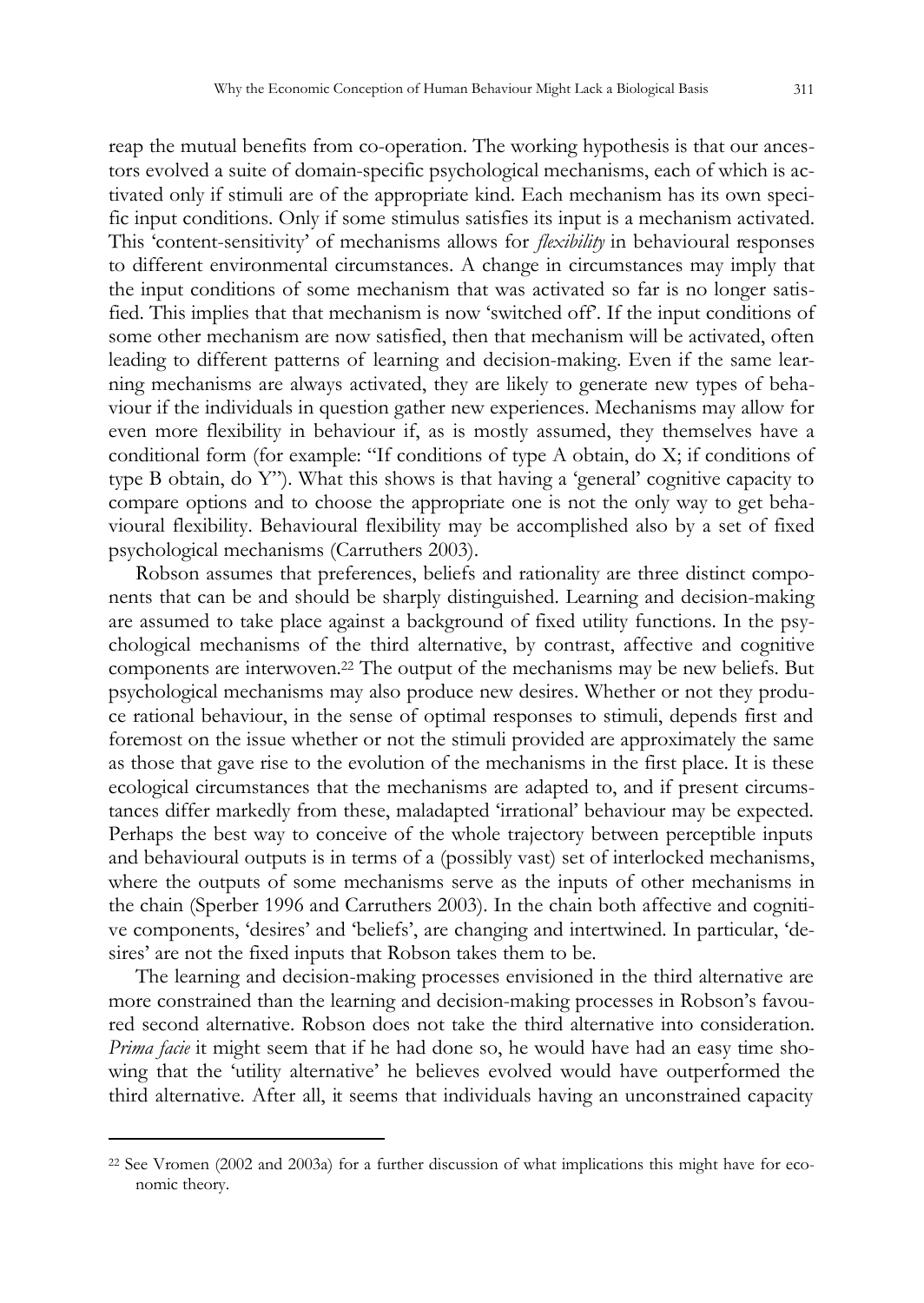to learn and decide always have evolutionary advantages over individuals having a constrained capacity. But in the next section we shall see that proponents of evolutionary psychology and members of the ABC-group argue that there are sound evolutionary reasons to expect that the third alternative rather than Robson's second alternative has evolved in *homo sapiens*.

# *8. What is selected for? Costs and benefits*

How could individuals that have a constrained capacity for learning and decisionmaking ever have outperformed individuals that have unconstrained capacities? Here are, in a nutshell, the answers given by leading proponents of evolutionary psychology and the ABC-group respectively:

Different adaptive problems frequently have different optimal solutions, and can therefore be solved more efficiently by the application of different problem-solving procedures. When two adaptive problems have different optimal solutions, a single general solution will be inferior to two specialized solutions. In such cases, a jack-of-all-trades will necessarily be a master of none, because generality can be achieved only by sacrificing efficiency. (Cosmides and Tooby 1992, p. 179)<sup>23</sup>

"fast and frugal heuristics employ a minimum of time, knowledge, and computation to make adaptive choices in real environments […] the purest form of bounded rationality is to be found in fast and frugal heuristics, which employ limited search through objects (in satisficing) or cues and exploit environmental structures to yield adaptive decisions" (Todd and Gigerenzer 2000, p. 731).

Although there may be a few differences between the two answers given here, there is a general thrust in them that can be rephrased as follows. The presupposition is that for an extended period of time our ancestors faced not a single evolutionary problem, but several recurrent evolutionary problems or pressures.24 Under such circumstances, having a general, unconstrained problem-solving device is less efficient than having several special-problem solving devices. Such special-problem solving devices are constrained in the sense that they are 'pre-programmed' by certain heuristics. It is precisely because they are constrained in this sense that, compared with a general unconstrained problem-solving device, the devices save on deliberation and computation costs (see also Cosmides and Tooby 1994). Pre-programmed rule-based behaviour avoids laborious and time-consuming search. What is more, heuristics-guided behaviour reliably produces similar behaviour under similar circumstances. By contrast, if there are recurrent situations, flexible, deliberate choice entails a greater risk that mistakes are made, for example in the assessment of circumstances or in the reasoning process following it. Having an unconstrained general problem-solving device does not by itself guarantee that optimal solutions are always chosen!

The flip-side of the coin here, however, is that heuristics that do well in recurrent problem situations may fail to lead to satisfactory results in new, unprecedented problem situations. Proponents of evolutionary psychology and the ABC-group stress that our ancient special-problem solving devices may well be maladapted to present circumstances. Even if it involves higher deliberation- and computation costs, having a general problem-solving device on balance could be advantageous if there is massive novelty. In novel situations flexible, deliberate choice may allow for responses that

<sup>23</sup> See also Cosmides and Tooby (1987), 295 and Cosmides and Tooby (1994), 329.

<sup>24</sup> Evolutionary psychologists call this the Environment of Evolutionary Adaptedness (EEA).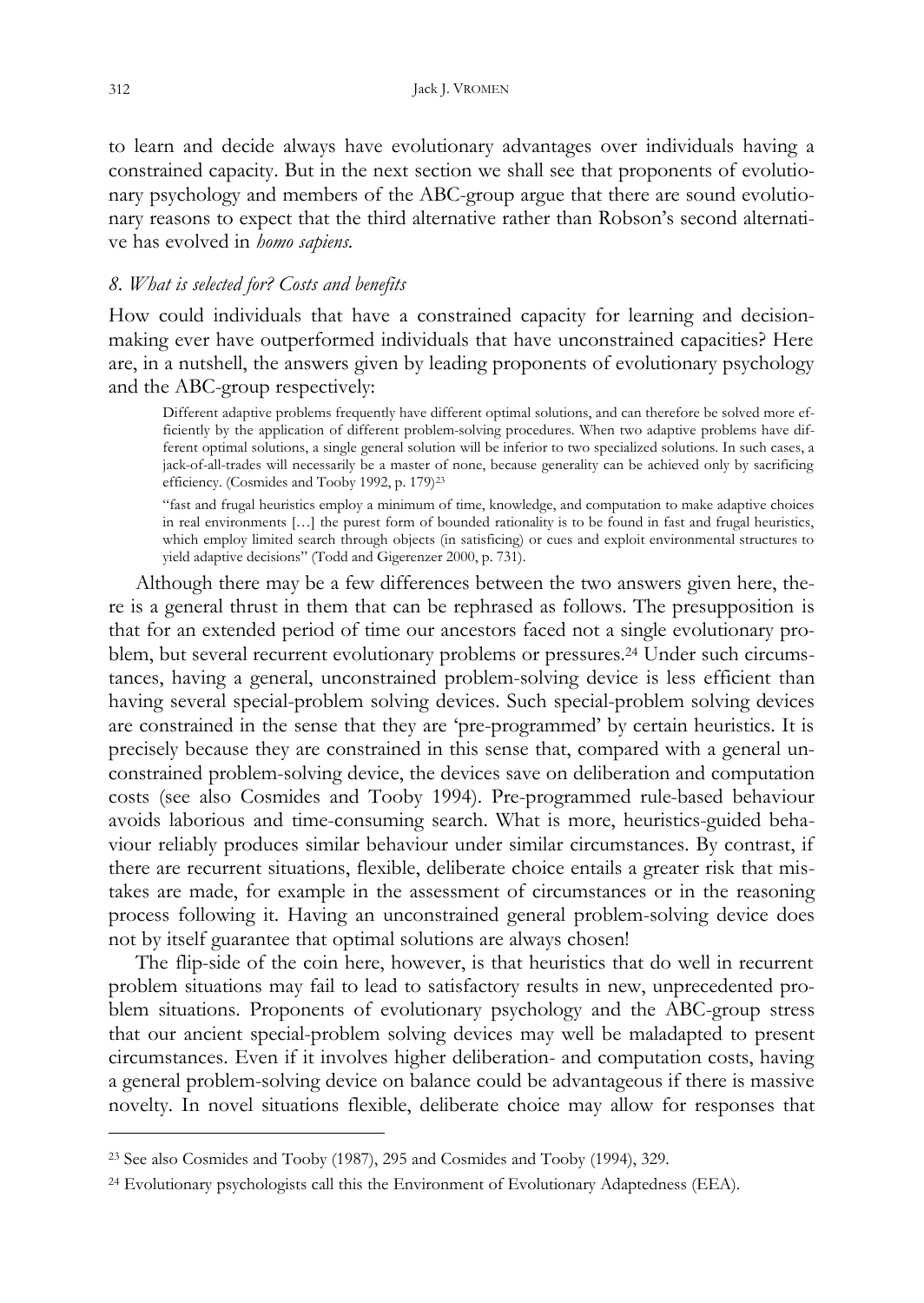match new circumstances better than behaviour led by innate mechanisms and it is possible that this more than compensates for the surplus of costs involved. But if proponents of evolutionary psychology and the ABC-group are right, we simply do not avail of such a general problem-solving device because it never evolved in the first place.

Note that in his comparison of potential advantages and disadvantages of either alternative Robson only considers costs. Potential or possible *benefits* of either alternative are not taken into consideration. That innately encoded behaviour may have some benefits if individuals are confronted with recurrent problem situations, for example, is ignored by Robson. But this, it can be argued, is understandable, since Robson mainly focuses on evolutionary problems of novelty. Part of the disagreement between proponents of evolutionary psychology and the ABC-group on the one hand and Robson on the other can be traced, it seems, to an empirical disagreement about the sorts of evolutionary problems and pressures that have given rise to the most significant features of our current behaviour-generating machinery. Robson emphasises problems of complexity and novelty that called our capacity to decide consciously on the basis of preferences into existence. Proponents of evolutionary psychology and the ABCgroup tend to emphasise the plurality of psychological mechanisms that evolved in response to a multitude of recurrent evolutionary problems. A general capacity to learn whatever there is to be learnt and to solve whatever problem presents itself to us, they argue, is not among those mechanisms. Moreover, they argue that when it comes to identifying significant features of our behaviour-generating machinery, conscious planning and decision-making is only the tip of the iceberg. Underneath there is a multitude of dispositions steering behaviour in a mostly unconscious way.

As far as *costs* are concerned Robson seems to turn things upside down. When discussing how the two competitors deal with the appearance of an additional consumption bundle, Robson seems to argue that innately encoded behaviour brings more computational costs with it than flexible, deliberate choice. The arguments put forward by the evolutionary theorists just discussed by contrast suggest that behaviour led by innate mechanisms entails fewer computational costs than flexible, deliberate choice. Furthermore, they do not just argue that flexible, deliberate choice is more costly, they also argue that it is more prone to making mistakes and errors. Robson seems to pay no attention to the possibility that individuals acting upon their utility functions may make mistakes. In Robson's depiction it is not even clear that on top of the costs that the individuals make in assigning utilities to consumption bundles there are extra computational costs involved when individuals act upon their utility functions. Robson does speak of extra costs on top of the costs made for assignments of utilities. But Robson has a fixed cost in mind here that is related to "… the extra cognitive capacity needed for the individuals to compare utilities and to choose the appropriate bundle" (Robson 2002, p. 93). Note that Robson speaks of an extra cognitive *capacity* here, and not of extra cognitive activities. It seems that Robson believes that there are no extra variable costs involved in exercising the extra cognitive capacity. He believes, it seems, that once utilities are assigned, choosing the appropriate bundle does not require extra computational efforts. This runs counter to the portrayal of ot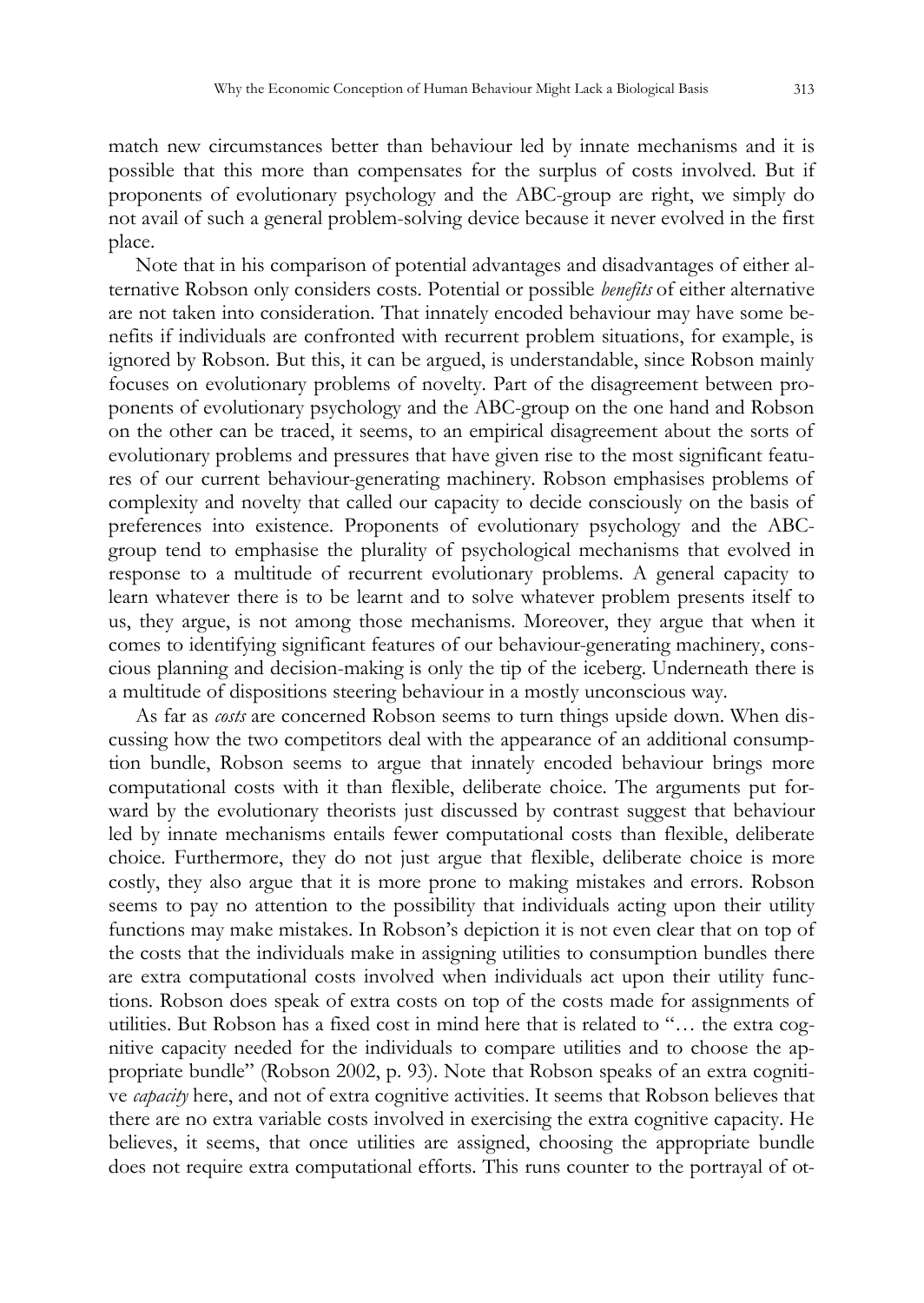her evolutionary theorists, in which the extra computational costs involved in case-bycase deliberation are emphasised.

Robson compares the costs involved in either alternative as follows.

How then do the costs of the two alternatives compare? The utility approach may involve a cost for each assignment of utility to a consumption bundle. It may also involve a fixed cost for the extra cognitive capacity needed for the individuals to compare utilities and to choose the appropriate bundle. However, the overall cost of the utility function approach only increases in a linear fashion, as the number of possible consumption bundles becomes large. On the other hand, if Nature dictated the better of each pair of bundles, without recourse to utility, there might be some neural cost for each such pair. Since the number of pairs grows more quickly than does the number of bundles, as the number of bundles increases, it follows that the cost of the alternative also grows more quickly than the number of bundles. Thus, the use of a utility function is preferred whenever there are sufficiently many bundles. (Robson 2002, pp. 93-4).

What makes Robson believe that there are more neural costs involved in the alleged alternative, in which behaviour is fully innately encoded, than in the utility approach is, it seems, that he assumes that fully innately encoded behaviour proceeds on the basis of *pair-wise* comparisons between consumption bundles. Robson seems to assume that in order to find out whether some new bundle is to be chosen new pairwise comparisons have to be made between the new bundle and each 'old' bundle separately. Thus if there are already 10 bundles available, adding one new bundle requires that 10 additional pair-wise comparisons are to be made; if yet one more bundle is added to this, 11 additional pair-wise comparisons are to be made, and so on.25 But why should we assume that fully innately encoded behaviour proceeds pair-wise? It seems this assumption is arbitrary. It is clear that this assumption perfectly suits Robson's purpose to show that the alternative is more costly than the utility approach. But Robson does not give any independent justification for it. Moreover, Robson's further assumption that there is some neural cost for each pair-wise comparison is not argued for either. Robson's remark that it is relative cost of the computations that decides what alternative is selected suggests that the neural costs at stake in the 'Nature dictates' alternative are due to computations that are involved in pair-wise comparisons. But what computations are involved in pair-wise comparisons if our behaviour is assumed to be fully innately determined? Robson does not tell us. The internal neural machinery in the alternative individuals making the comparisons is a black box in Robson's discussion. The only thing that is clear is that the computations in question are not executed consciously by the individuals.

What are the costs involved in the utility approach? Robson argues that there are *variable* costs involved in assigning utilities to consumption bundles and that there are *fixed* costs for the cognitive capacity needed to compare utilities and to choose the appropriate bundle. But if the neural costs at stake are really due to computations made, this seems to be a strange way to depict the neural costs involved. Keep in mind that Robson holds that in the utility approach the assignment of utilities to bundles is done by Nature. What this implies is that Robson assumes that with the appearance of a new bundle, natural selection will see to it that some assignment of utility to the new

<sup>25</sup> In general, if there are already *n* consumption bundles, the appearance of one more bundle necessitates making *n* new pair-wise comparisons.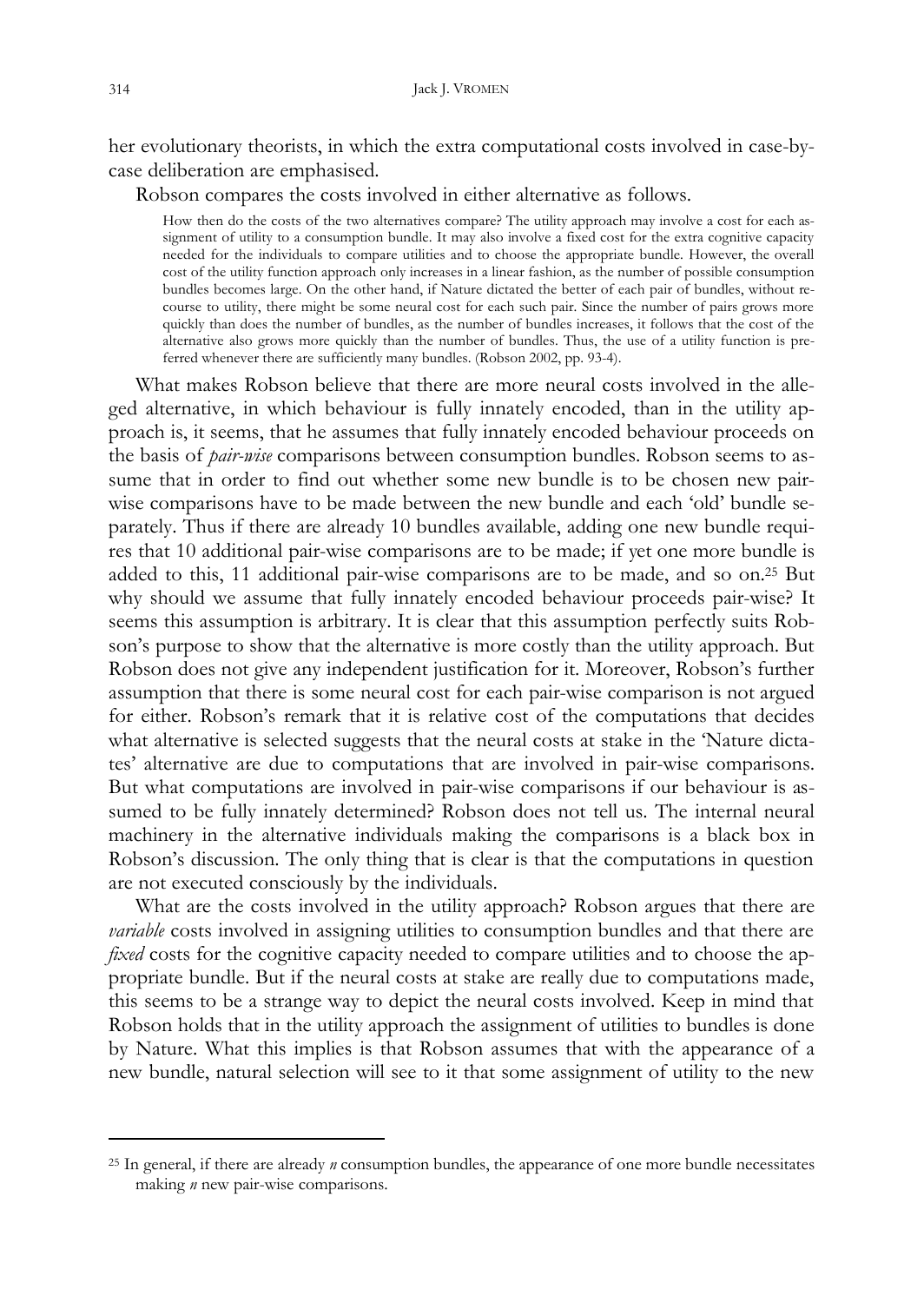bundle will become innately encoded.26 As Robson says next to nothing about this part of the story, once the encoding is established it is unclear what computations are involved and what neural costs are associated with these every time the new bundle is encountered. What is clear, however, is that no new efforts by the individuals are involved to assign utilities to the new bundle. Once the encoding is established, the assignment of utility is settled once and for all.

By contrast, it seems that new efforts on the side of individuals may be required to compare utilities and to choose the appropriate bundle every time the new bundle is encountered. In every new situation in which the new bundle is encountered there may be different sets of alternative bundles available, each time requiring new comparisons. And the costs of obtaining the bundles may be different from the one situation to the other, each time requiring new choices of the appropriate bundle. Thus, contrary to what Robson argues, the neural cost for each assignment of utility to a consumption bundle is fixed and the costs for comparing utilities and for choosing the appropriate bundle seem to be variable.

It seems that Robson is mixing up different sorts of processes and the costs involved in them. When he talks about a variable cost for assigning utilities to consumption bundles the sort of process involved is *phylogenetic evolution*. The tacit (and questionable) assumption Robson makes is that for each new consumption bundle our ancestors were confronted with, natural selection has hammered some assignment of utility to the bundle somehow into our brains. Robson calls the costs involved variable because he assumes that new costs linked to this process of hammering or encoding have to be made for each new consumption bundle. The extra cognitive capacity needed for individuals to compare utilities and to choose the appropriate bundle is likewise a product of natural selection. The capacity also must have been encoded somehow in phylogenetic evolution. And in this process costs are involved too. But the assumption that Robson makes here is that these costs have to be made only once. Once the capacity is in place, no new costs have to be incurred when new bundles appear.27 In this sense the costs involved in the phylogenetic evolution of the capacity are fixed. Thus if the costs involved are meant to apply to phylogenetic evolution, Robson seems to be right in arguing that in his own scenario the encoding in the brain of utility to a new consumption bundle entails variable costs and the encoding of the extra cognitive capacity entails a fixed cost.

The problem, however, is that when Robson is comparing the relative costs of the utility approach and its alternative, he is not comparing costs related to processes of phylogenetic evolution. Instead, what he is comparing are costs related to *brain proces-*

<sup>26</sup> Note that for this to happen the appearance of the new consumption bundle must pose a pressing and enduring problem (which runs counter to Robson's claim that there is problem of novelty at stake here). Furthermore, note also that in Robson's story it is totally unclear what the individuals do before 'Nature' has genetically assigned a utility to the new bundle.

<sup>27</sup> I already argued that since Robson believes that utility functions evolved prior to rationality, the existence of this capacity cannot be presupposed when analysing the evolution of utility functions (as Robson does). But apart from this, Robson is right that the costs involved in the evolution of the capacity do not depend on the emergence of new bundles.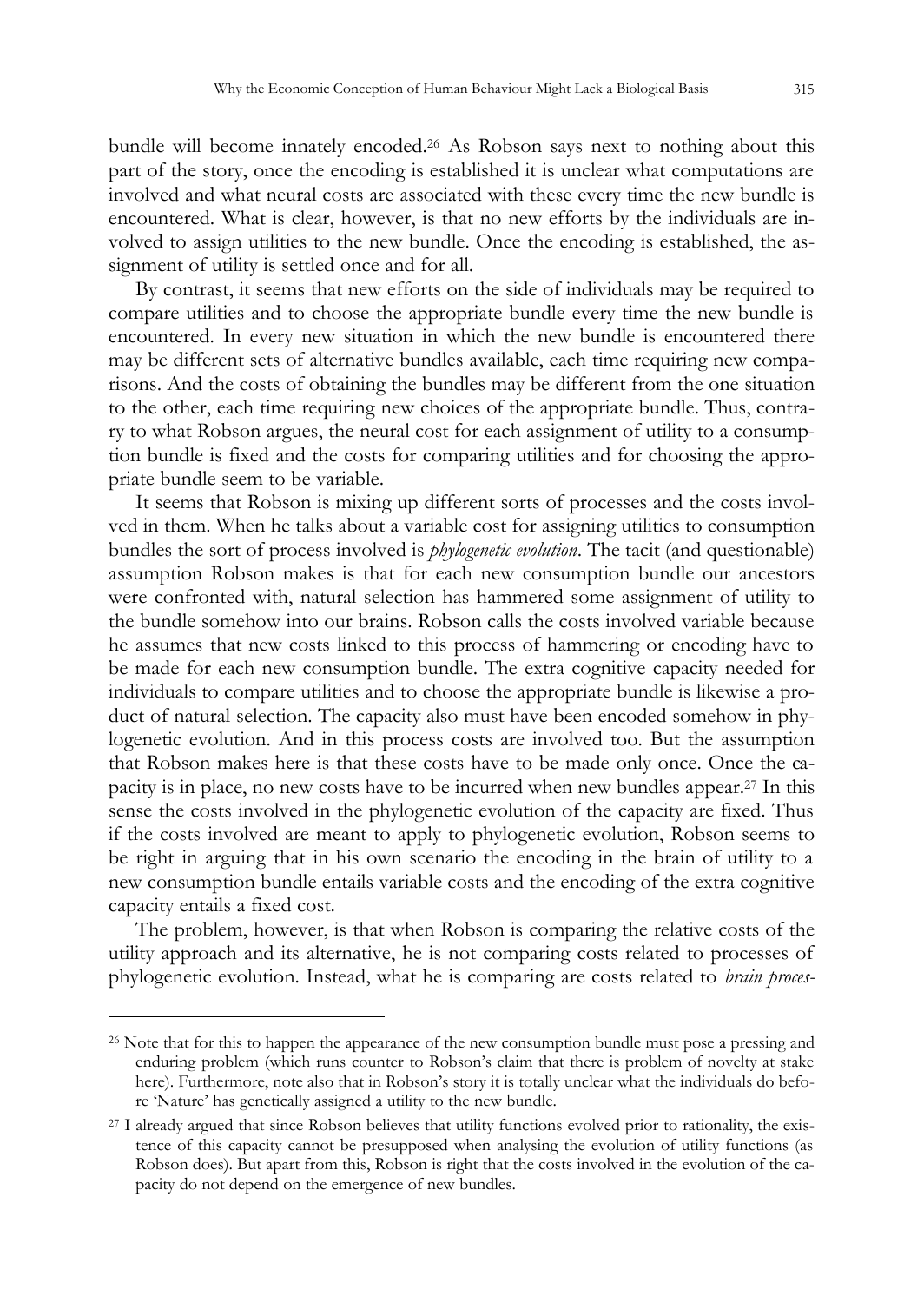*ses*. As indicated earlier, Robson compares neural costs due to computations that are implemented in brains.28 What counts here are not the costs that were made long ago in phylogenetic evolutionary processes, but the costs associated with brain activities in each alternative when individuals are presented with consumption bundles. What counts, for example, are neural costs involved in making flexible responses to novel and complex situations on the basis of pre-existent and (for the time being) fixed utility functions. In order to calculate these costs, what we need to know are the costs involved in the neural processing of utility functions and the neural costs involved in comparing utilities and in choosing the appropriate bundle. On the basis of what Robson says, it is impossible to make these calculations. What is unclear, for example, is how many neural costs are involved in processing some utility function when making flexible responses. But what seems to be clear is that *exercising* the cognitive capacity to compare utilities and to choose the appropriate bundle may entail making new neural costs in each new situation. Thus, in terms of neural costs *variable* costs are involved here. So when the relevant costs in Robson's scenario are neural costs, Robson seems to be wrong in arguing that the extra cognitive capacity entails a fixed cost.

To complicate things even further, there seems to be yet another process at stake that brings its own kind of costs with it. This process is the one we already came across in the previous section: ontogenetic development. In a sense, this process is the missing link between the first and the second sort of process that we just discussed. In the first sort of process, phylogenetic evolution, natural selection has endowed us with genetic material. In the second sort of process, brain processes, mature individuals, individuals with fully developed capacities and properties are studied. Ontogenetic development is about how fertilised eggs with some genetic material grow out into mature individuals. Since the process of ontogenetic development takes time and energy, the process itself also involves making costs. Robson implicitly refers to such costs when he argues that "Implementing a more costly alternative would require a larger brain and therefore greater metabolic energy resources for building and maintaining this organ" (Robson 2002, p. 93).<sup>29</sup>

It seems that *if* we accept for the sake of argument Robson's (2002) evolutionary scenario, and *if* we assume that relative costs are decisive for what alternative evolved by natural selection, then what we need are *comprehensive* (total) cost calculations. On the basis of the above discussion we can say that comprehensive cost calculations involve three different sorts of costs. First of all there are *imprinting costs*. Imprinting costs are costs that are associated with the genetic encoding of utilities and capacities. These are the costs that Robson has in mind when he argues that with each appearan-

<sup>&</sup>lt;sup>28</sup> It is not at all obvious that neural costs depend on the number of computations made. It seems entirely possible that making a few, complex computations involve higher neural costs than making many, simple computations. Indeed, making up a new comprehensive ranking may take more effort than the sum of the efforts implied in making pair-wise comparisons.

<sup>29</sup> Strictly speaking, maintaining the brain in some mature individual does not belong to ontogenetic development. Robson seems to be right that maintaining the brain too implies using resources. What this suggests is that there are relatively high fixed energy costs involved in having a sophisticated brain even if some of its capacities are not exercised (even if, that is, no extra neural costs are made).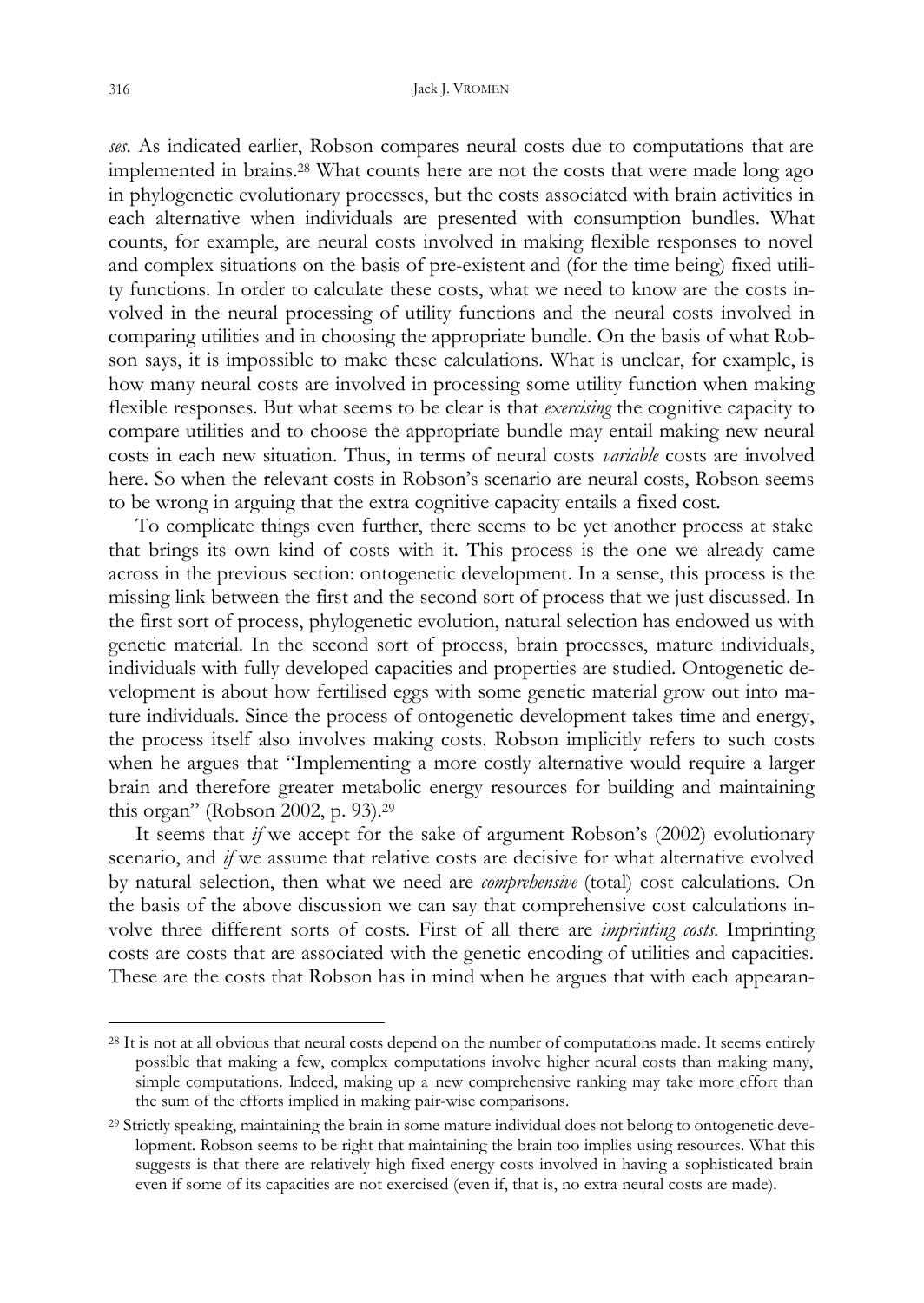ce of a new consumption bundle, variable costs are costs that have to be made to encode some utility to the bundle and a fixed cost is made to encode the 'extra cognitive capacity'. Second, there are *developmental costs*. Developmental costs are costs that are associated with the ontogenetic development of the neural embodiment of the capacity, given its genetic encoding in the fertilised egg. Note that these costs have to be incurred even if the capacity is not used or exercised by the mature individual. Finally there are *neural costs*. Neural costs are costs that are associated with brain activities, and more specifically with computations implemented in the brain. These are the costs that mature individuals make when they use their ontologically developed and genetically encoded capacity to compare utilities and choose the appropriate bundle. If all three sorts of costs are taken into account, it is not at all obvious that the alternative with the innately encoded utilities wins out.

#### *9. Concluding remarks: how to discipline evolutionary speculations*

Robson's reasoning is sloppy and questionable, as we have just seen. The same holds for Robson's interpretations of the results of his modelling efforts. This sloppiness in reasoning and in interpreting his own modelling results stands in stark contrast with the admirable rigour and tractability accomplished in the formal modelling itself. Let me give one more example of Robson's sloppiness in interpreting his modelling results. In his attempt to show that having a utility function is necessary for achieving evolutionary success, Robson (2001b) rests content with demonstrating that only those strategies are evolutionary successful that display some appropriate utility function (which he calls the biological utility function) in a *revealed preference* sense. But, as is well known, revealed preference theory is consistent with quite different conceptions of how behaviour is generated within individuals than the one Robson is trying to defend (see, for example, Binmore 1994). That is, it is perfectly possible that fully genetically determined behaviour satisfies the demands of revealed preference theory. Preferences and utility functions can be (and actually have been) ascribed to relatively cognitively unsophisticated animal species that obviously do not make conscious and deliberate decisions on the basis of preferences and beliefs. Therefore, contrary to what Robson himself apparently believes, the modelling result obtained here falls short of establishing what Robson wants to establish.

Robson argues that he is willing to reconsider and perhaps revise elements of economic theory on evolutionary grounds. As we have seen in section 2, however, this is true only to a limited extent. It seems Robson is firmly committed to the basic analytical framework of standard economic theory. In this framework the three key characteristics are preferences, beliefs and rationality. In the framework the characteristics are linked in a way that is reminiscent of 'folk psychology': people act rationally upon their beliefs and preferences. This framework structures the organisation of Robson's discussion of what assumptions in economic theory can be held upright when looked upon from an evolutionary perspective. Robson forces every single possibly relevant evolutionary consideration to fall neatly into one of the categories related to the three key characteristics. The framework seems to function as some sort of straightjacket that 'evolution' should be squeezed into. As the discussion of Robson's evolutionary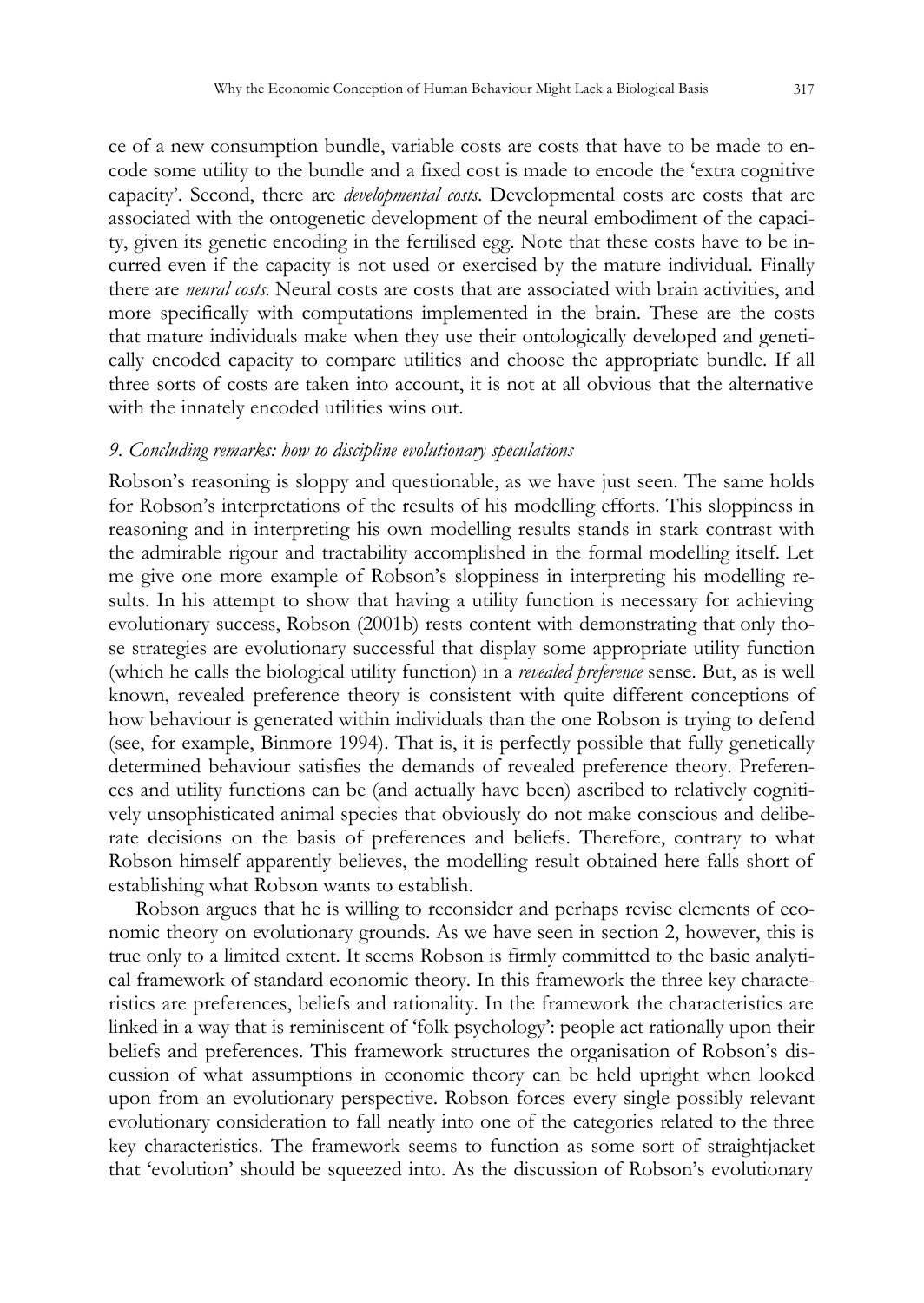rationale for the existence of utility functions already indicated, this straightjacket sometimes turns out to be a *Procrustean bed*.

Robson seems to rule out the possibility in advance that any sound insight derived from evolutionary considerations or theories could call the framework itself into question. Evolutionary considerations and theories might jeopardise the more specific conventional assumptions that economists make *within the framework*, Robson seems to think, but they cannot possibly undermine the framework itself. Thus, it does not seem to be a co-incidence that immediately after mentioning the fruitful 'constraining' role of evolutionary considerations and theories Robson goes on to praise economics for having developed an overarching analytical framework:

In general, an evolutionary basis helps to maintain constraints on economic theory. Moreover, an evolutionary explanation for individual behavior helps maintain the key analytical advantage that economics has over the other social sciences – that of being based on an overarching theory. (Robson 2002, 90).

Apparently, the constraints imposed by 'a biological basis' cannot possibly be such that the 'overarching theory' of economics has to be given up.<sup>30</sup>

Yet it can be argued that it is exactly this possibility that other evolutionary theorists, working on roughly the same subject as Robson (namely, the evolutionary basis of human behaviour) draw our attention to.31 If proponents of evolutionary psychology and of the ABC-group get the picture of the proximate causes of human behaviour roughly right, the conventional basic analytical framework of standard economic theory cannot be sustained. It is not that there would be no place anymore for an account of human behaviour in terms of preferences, beliefs and rationality. But these three key characteristics would appear in an altogether different light. *Preferences* (at least if they are defined over consumption bundles, as Robson does) are not the immutable bedrock phenomena that Robson takes them to be. They are rather the outputs of psychological mechanisms and modules. This means both that preferences are products rather than fixed integral parts of the human mind and that they can change during an individual's lifetime.<sup>32</sup>

*Beliefs* may be revised because of learning effects, as Robson assumes. But the learning at stake is quite different from how Robson depicts it. Robson assumes that the most primitive form of learning (in not very sophisticated animals) is Pavlovian asso-

<sup>&</sup>lt;sup>30</sup> A different interpretation can be given of the two sentences in the quote (an interpretation, moreover, that is consistent with other parts of Robson's work): the overarching theory that economics provides us with is itself used to give the evolutionary explanation for individual behaviour. But on either interpretation the upshot is that Robson believes that the analytical framework of economics is useful (for explanatory purposes) no matter what constraints the 'evolutionary basis' comes up with.

<sup>31</sup> Other recent interesting work on this includes a.o. Ben-Ner and Putterman (1998), Henrich et al. (2001) and Nesse (2001).

<sup>32</sup> Basic emotions may be immutable, 'bedrock' parts of the human mind (Griffiths 1997). These emotions may play a large role in the production of preferences for specific consumption bundles, but they cannot be equated with them (as Robson seems to do). It seems likely that individuals with the same basic emotions but with different experiences (inputs) develop different preferences (see also Witt 1991). It also seems obvious that if preferences are defined over consumption bundles (as Robson does) the influence of *culture* and cultural evolution on preferences should not be underrated (see, for example, Boyd and Richerson 1985, Aunger 2001, and Laland and Brown 2002).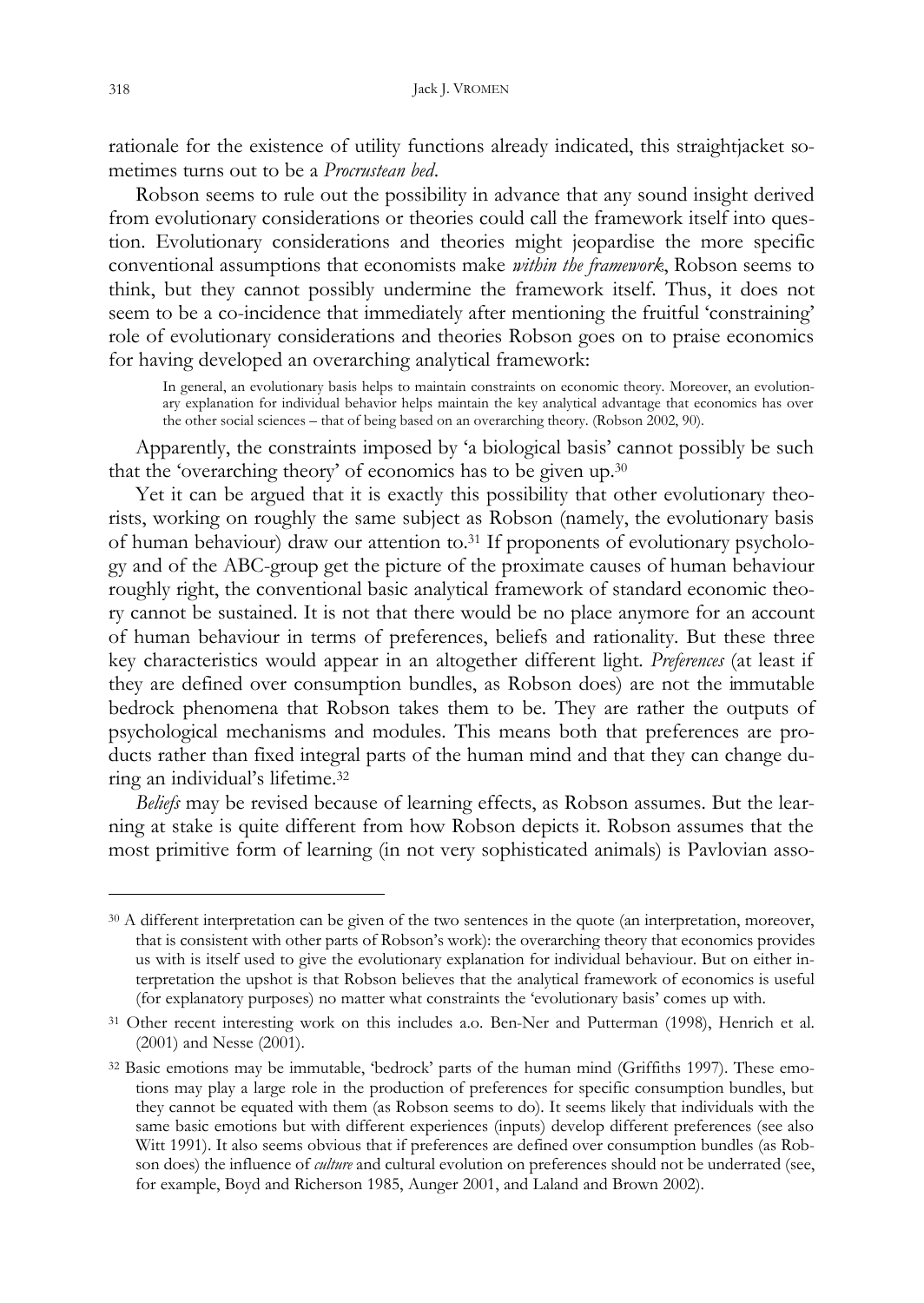ciative learning and that we humans avail of a more sophisticated capacity to learn, enabling us to learn more rapidly and accurately in complex settings (Robson 2002, pp. 101-102). Perhaps so, but Robson's underlying assumption that in both forms of learning individuals are able (if expedient) to form *any* association is clearly contradicted by proponents of evolutionary psychology and of the ABC-group. All animals (including us) are innately disposed to form some particular associations quite quickly, reliably and effortlessly, while having great difficulties in forming other associations. All learning is constrained in the sense of being guided by heuristics.

In the conventional economic framework that Robson endorses there is a strict separation between affective and cognitive elements in decision-making. The affective elements are assumed to be fixed preferences and the cognitive elements are assumed to be beliefs and their revision because of learning effects. By contrast, proponents of evolutionary psychology and the ABC-group argue that affective and cognitive elements in human behaviour cannot be separated so neatly. Affective and cognitive elements are rather intricately interwoven in a complex web of interconnected psychological mechanisms. Even in relatively simple forms of behaviour there is such a complex web operating, covering the whole trajectory from the perception of some experiential input and the processing of information to some behavioural output. Furthermore, both elements, and not just the cognitive ones, are likely to change when traversing this trajectory.

Furthermore, in this scheme of things *rationality* is not the unconstrained generalpurpose capacity or device that is portrayed in the conventional economic framework. Rationality is rather fragmented and scattered over the various psychological mechanisms and modules. As these mechanisms and modules are assumed to have evolved as responses to stable environments in an ancient past, their 'rationality' may well be confined to these environments (or some contemporary counterparts of them). This is what the concept of *ecological rationality* of the ABC-group is all about. Our 'fast and frugal heuristics' can be expected to yield satisfactory results only in ecological circumstances that resemble those in which they arose. If present-day circumstances are very much unlike the original circumstances, heuristics may be activated that are not up to the task, 'wrong' cues in the environmental may be focused on or the informational database consulted may be unsuitable.

Thus we may safely conclude that the basic picture of human behaviour emerging from evolutionary psychology and the ABC-group is very different from the one Robson is trying to base on evolutionary considerations. How come that Robson missed all this? It is not that Robson is wholly unaware of this branch of literature. Occasionally he refers approvingly to the evolutionary psychologists Pinker and Cosmides, for example. But perhaps he fails to notice that the implications of their views at least potentially undermine what he apparently takes to be beyond reasonable doubt: the correctness of the conventional economic framework. Alternatively, perhaps Robson believes that he is on much firmer ground when he is engaged in rigorous formal modelling that is consistent with economic theory's basic framework than when he is rel-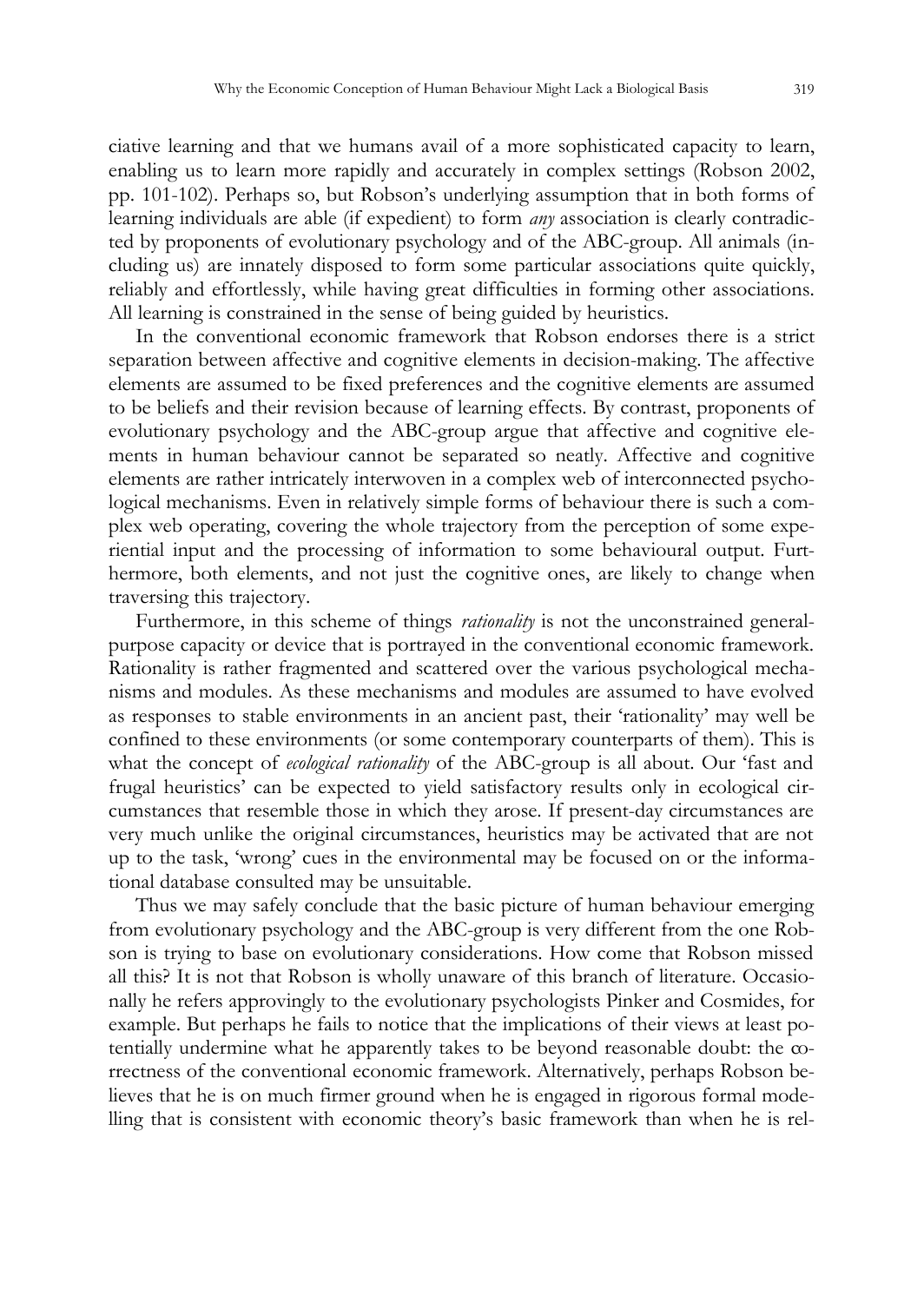ying on other evolutionary work.33 At any rate, the confidence Robson puts in the framework apparently is so strong that the possibility does not even occur to him that there might be no evolutionary basis for the framework.

In general, Robson seems to make a rather selective use of other work done in evolutionary theory.34 As indicated earlier, he refers to recent work done in neurophysiology (LeDoux, Damasio, Gazzaniga and others). But he seems to be looking only for support for his pre-conceived views. What is perhaps most telling is the way in which he tries to counter Stephen Jay Gould's complaint that many evolutionary theorists rest content with producing 'just-so stories' (Robson 2001a, 11, footnote 3). On Robson's understanding the problem with just-so stories is that they are *ad hoc*. The problem is, he alleges, that they are not general and complete. But this is not the point Gould was trying to make. Gould's point was rather that just-so stories are too general: they pay insufficient attention to specific circumstances and conditions in particular evolutionary processes. What they downplay in particular is that pre-existing structural constraints (which themselves may be outcomes of prior evolutionary processes) channel ongoing evolutionary processes.35 With the structural constraints in place these ongoing evolutionary processes may be steered in a direction different from the direction evolutionary processes would run without them (Gould 2002, p. 1026).

If ever there was any justification for Gould's complaint that evolutionary theorists (and adaptationists in particular) indulge in *just-so stories*, I submit, it is here in Robson's own attempt to give an evolutionary underpinning of economic behaviour. As was discussed in the previous sections, Robson makes no attempt to make it credible on the basis of historical evidence that his evolutionary scenarios ever actually unfolded (at least approximately). No evidence is provided, for example, that our ancestors ever actually faced the evolutionary problems that Robson stipulates or that the alternatives that Robson specifies ever actually competed with one another. Moreover, although Robson argues that our preferences evolved prior to the evolution of our capacity to act rationally, his working hypothesis in his own account of the evolution of preferences is that our ancestors chose rationally before their preferences were fully evolved. As I tried to point out, in Robson's own evolutionary scenario quite different things might have evolved if Robson really had endowed our ancestors with minimum or zero rationality. To put it in Gould's terms, with the structural constraints of our prehuman ancestors in place evolution might have taken a different course.

<sup>&</sup>lt;sup>33</sup> For a forceful attempt to argue that economics should learn from biology (and the other natural sciences) rather than indulge in self-complacency, see Wilson (1998).

<sup>34</sup> Robson is by no means the only economist making such a selective use of evolutionary theory. See, for example, Krugman (1999). For a general discussion of the vicissitudes of cross-disciplinary learning, see Vromen (2003b).

<sup>35</sup> It has to be noted that Gould levelled this criticism also against evolutionary psychology (see also Ehrlich and Feldman 2003 for a recent critique of evolutionary psychology along similar lines). But compared with Robson they at least take the trouble of checking whether the postulation of psychological modules withstands experimental scrutiny. Furthermore, in his latest book Gould took a more reconciliatory stand towards evolutionary psychology (Gould 2002, p. 1264).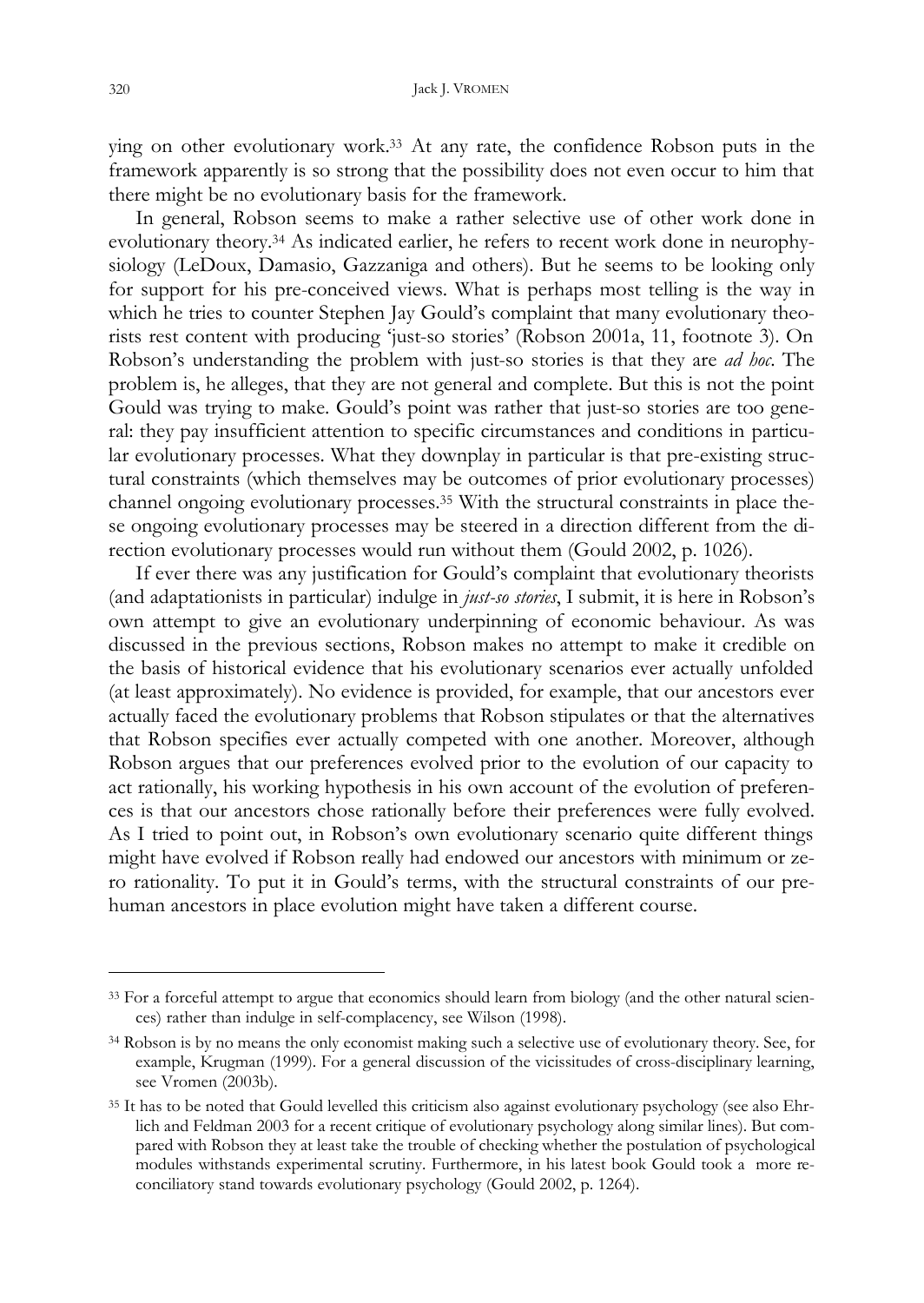One might put it like this. The structural constraints that Robson accepts for his own evolutionary work are not derived from historical and anthropological evidence and from empirically informed evolutionary theorising, but from his adherence both to economic theory's conventional framework and to the canons of rigorous formal modelling. His adherence to economic theory shows twice: first, in his use of economic theory to analyse evolutionary processes and, second, in his presupposition that whatever might come out of these analyses fits into economic theory's conventional framework. Proponents of evolutionary psychology and the ABC-group demonstrate that the former does not necessarily vindicate the latter. The correctness of Robson's presupposition does not necessarily follow from economic analyses of evolutionary processes. A clear-headed and coherent application of economic theory might well show that economic theory's basic analytical framework lacks an evolutionary rationale.

#### *BIBLIOGRAPHY*

Aunger, R. (2001). *Darwinizing Culture:The Status of Memetics as a Science.* Oxford: Oxford University Press. Barkow, J.H, Cosmides, L., Tooby, J. (eds.) (1992). *The Adapted Mind.* Oxford: OUP.

- Becker, G. S. (1976). "Altruism, egoism and genetic fitness: Economics and sociobiology", *Journal of Economic Literature* 14, 817-26.
- \_\_\_\_\_ (1996). *Accounting for Tastes*. Cambridge, Mass.: Harvard University Press.
- Ben-Ner, A., Putterman, L. (1998). *Economics, Values, and Organization.* Cambridge: Cambridge University Press.
- Binmore, K. (1994). *Playing Fair: Game Theory and the Social Contract (Part I)*. Cambridge, Mass.: MIT Press.

Boyd, R., Richerson, P.J. (1985). *Culture and the Evolutionary Process*. Chicago: University of Chicago Press. Buss, D.M. (1999). *Evolutionary Psychology: The New Science of the Mind.* Boston: Allyn & Bacon.

- Carruthers, P. (2003). "The mind is a system of modules shaped by natural selection", in Hitchcock, C. (ed.). *Contemporary Debates in the Philosophy of Science*. Oxford: Blackwell, 2003 (draft version).
- Cosmides, L. (1989). "The logic of social exchange: has natural selection shaped how humans reason?", *Cognition* 31, 187-276.
- Cosmides, L. Tooby, J. (1987). "From evolution to behavior: evolutionary psychology as the missing link", in Dupré, J. (ed.). *The Latest on the Best.* Cambridge: MIT Press, 277-306.
- \_\_\_\_\_ (1992). "Cognitive adaptations for social exchange", in Barkow, J.H., Cosmides, L., Tooby, J. (eds.). *The Adapted Mind*. Oxford: OUP, 163-228.
- \_\_\_\_\_ (1994). "Better than rational: evolutionary psychology and the invisible hand", *AER* 84, 327-332.

Damasio, A.R. (1994). *Descartes' Error*. *Emotion, Reason, and the Human Brain.* New York: Avon Books.

Dawkins, R.. (1976). *The Selfish Gene.* Oxford: OUP.

\_\_\_\_\_ (1982). *The Extended Phenotype: The long reach of the gene*. New York: Oxford University Press.

Dennett, D. C. (2003). *Freedom Evolves.* London: Viking Press.

Dosi, G., Freeman, Ch., Nelson, R., Silverberg, G., Soete, L. (eds.) (1988). *Technical Change and Economic Theory.* London: Pinter.

- Ehrlich, P., Feldman, M. (2003). "Genes and Cultures: What creates our behavioral Phenome?", *Current Anthropology* 44, 1, 87- 95.
- Field, A.J. (2001). *Altruistically Inclined? The Behavioral Sciences, Evolutionary Theory, and the Origins of Reciprocity.* Michigan: The University of Michigan Press.
- Frank, R.H. (1988). *Passions within Reason: The Strategic Role of Emotions.* New York & London: W.W. Norton & Company.
- Gould, S. J. (2002). *The Structure of Evolutionary Theory*. The Belknap Press of Harvard University Press.
- Gigerenzer, G., et al. (1999). *Simple Heuristics That Make Us Smart.* New York/Oxford: Oxford University Press.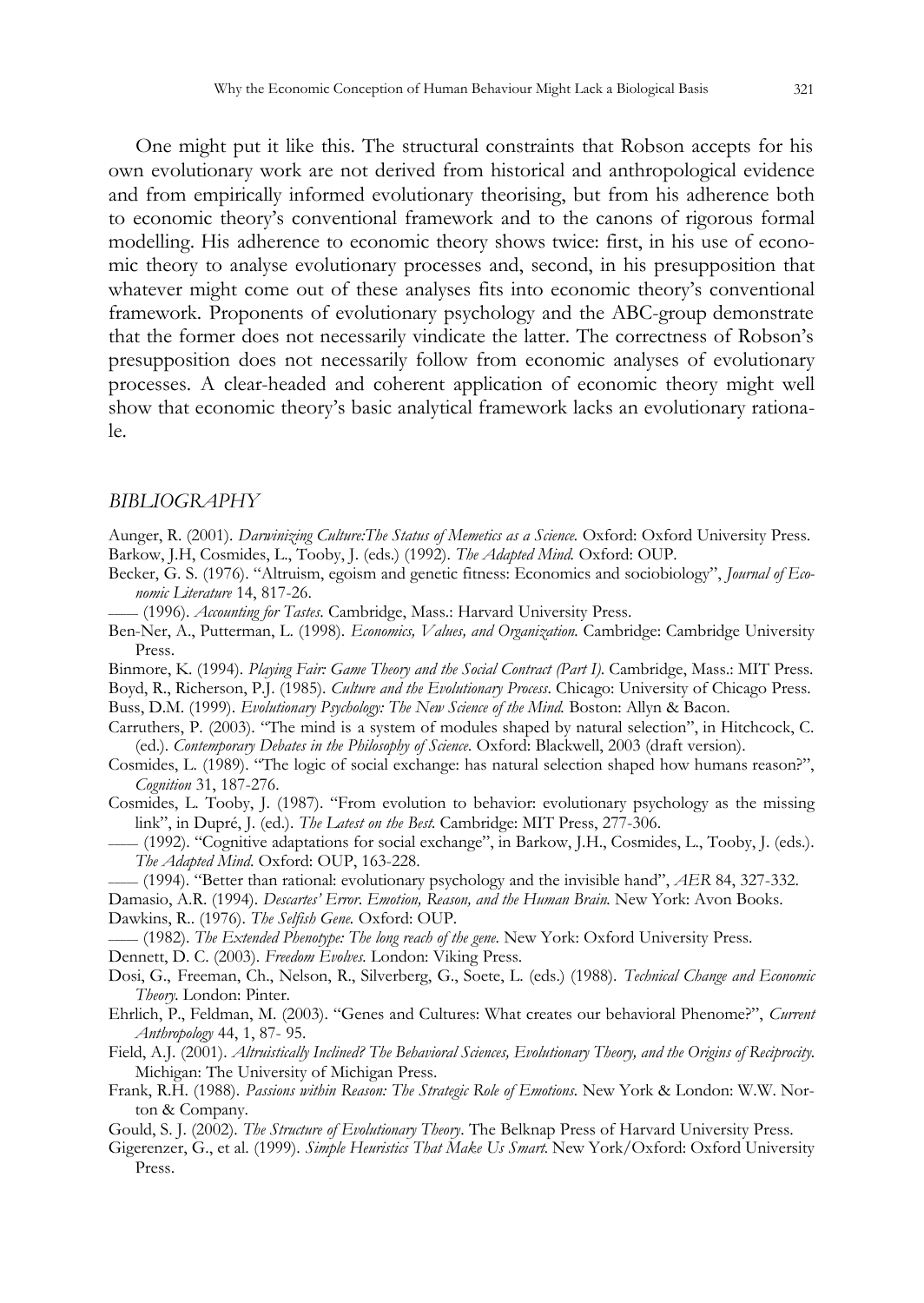- Güth, W., Yaari, M.E. (1991). "Explaining Reciprocal Behavior in Simple Strategic Games: An Evolutionary Approach" in Witt, U., *Explaining Process and Change: approaches to evolutionary economics.* University of Michigan: Ann Arbor, 23-34.
- Güth, W., Kliemt, H. (1998). "The Indirect Evolutionary Approach: Bridging the Gap Between Rationality and Adaptation", *Rationality and Society* 10, 377-99.
- Griffiths, P. (1997). *What Emotions Really Are.* University of Chicago Press.
- Hands, D.W. (2001). *Reflection without Rules.* Cambridge: Cambridge University Press.
- Henrich, J., Boyd, R., Bowles, S., Camerer, C., Fehr, E., Gintis, H., Mc Elreath, R. (2001). "In search of Homo Economicus: Behavioral experiments in 15 small-scale societies", *American Economic Review* 91, 73-79.
- Hirshleifer, J. (1977). "Economics from a biological viewpoint', *Journal of Law and Economics* 20, 1-52.
- Hodgson, G.M. (1999). *Evolution and Institutions: On Evolutionary Economics and the Evolution of Economics.* Cheltenham: Edward Elgar.
- Kaplan, H.S., Robson, A.J. (2000). "The coevolution of human longevity and intelligence in huntergatherer economies". University of Western Ontario (unpublished manuscript).
- Krugman, P. (1999). "What Economists Can Learn from Evolutionary Theorists and Vice Versa" in Groenewegen, J., Vromen, J.. *Institutions and the evolution of capitalism: Implications of evolutionary economics*. Cheltenham: Edward Elgar, 17-29.
- Laland, K., Brown, G. (2002). *Sense and Nonsense: Evolutionary Perspectives on Human Behavior*. Oxford: Oxford University Press.
- Loasby, B. (1999). *Knowledge, Institutions and Evolution in Economics*. London: Routledge.
- Mailath, G. J. (1998). "Do people play Nash equilibria? Lessons from evolutionary game theory", *Journal of Economic Literature* 36, 1347-74.
- Maynard Smith, J. (1982). *Evolution and the Theory of Games*. Cambridge: CUP.
- Mayr, E. (1961). "Cause and effect in biology", *Science* 134, 1501-6.
- Metcalfe, J. S. (1998). *Evolutionary Economics and Creative Destruction*. London: Routledge.
- Nelson, R.R., Winter, S.G. (1982). *An Evolutionary Theory of Economic Change*. Cambridge: Harvard University Press.
- \_\_\_\_\_ (2002). "Evolutionary theorizing in economics", *Journal of Economic Perspectives* 16, 23-46.
- Nesse, R.M. (ed.) (2001). *Evolution and the Capacity for Commitment*. New York: Russell Sage Foundation.
- Pinker, S. (2002). *The Blank Slate: The Modern Denial of Human Nature*. London: Viking (Penguin Group).
- Plotkin, H. (1994). *Darwin Machines and the Nature of Knowledge*. London: Penguin Books.
- Robson, A.J. (1996). "A biological basis for expected and non-expected utility", *Journal of Economic Theory* 68, 397-424.
- \_\_\_\_\_ (2001a). "The biological basis of economic behavior", *Journal of Economic Literature* 39, 11-33.
- \_\_\_\_\_ (2001b), "Why would nature give individuals utility functions?", *Journal of Political Economy* 109, 900- 14.
- \_\_\_\_\_ (2002). "Evolution and human nature", *Journal of Economic Perspectives* 16, 89-106.
- Samuelson, L. (1998). *Evolutionary Games and Equilibrium Selection*. Cambridge, Mass.: MIT Press.
- Sober, E. (1984). *The Nature of Selection*. Cambridge: MIT Press.
- Sober, E., Wilson, D.S. (1998). *Unto Others: The Evolution and Psychology of Unselfish Behavior*. Cambridge, Mass: Harvard University Press.
- Sperber, D. (1996). *Explaining Culture: A Naturalistic Approach*. Oxford: Basil Blackwell.
- Stigler, G., Becker, G. (1977). "De gustibus non est Disputandum", *American Economic Review* 67, 76-90.

Todd, P.M., Gigerenzer, G. (2000). *Précis of Simple heuristics that make us smart*. *Behavioral and Brain Sciences* 23, 727-780.

- Vega-Redondo, F. (1996). *Evolution, Games, and Economic Behavior*. Oxford: Oxford University Press.
- Vromen, J. (2001a) "The Human Agent in Evolutionary Economics", in Laurent, J., Nightingale, J. (eds.) (2001). *Darwinism and Evolutionary Economics*. Cheltenham: Edward Elgar, 184-208.
- \_\_\_\_\_ (2001b). "Ontological Commitments of Evolutionary Economics", in Mäki U. (ed.) (2001). *The Economic World View: Studies in the Ontology of Economics*. Cambridge: Cambridge University Press, 189-224.
- \_\_\_\_\_ (2002). "Stone Age Minds and Group Selection What difference do they make?", in *Constitutional Political Economy* 13 (2), 173-195.
- \_\_\_\_\_ (2003a). "Cognitive theory meets evolutionary theory What promise does evolutionary psychology hold out for economics?", to appear in Rizzello, S. (ed.) (2002). *Cognitive Economics*. Routledge.